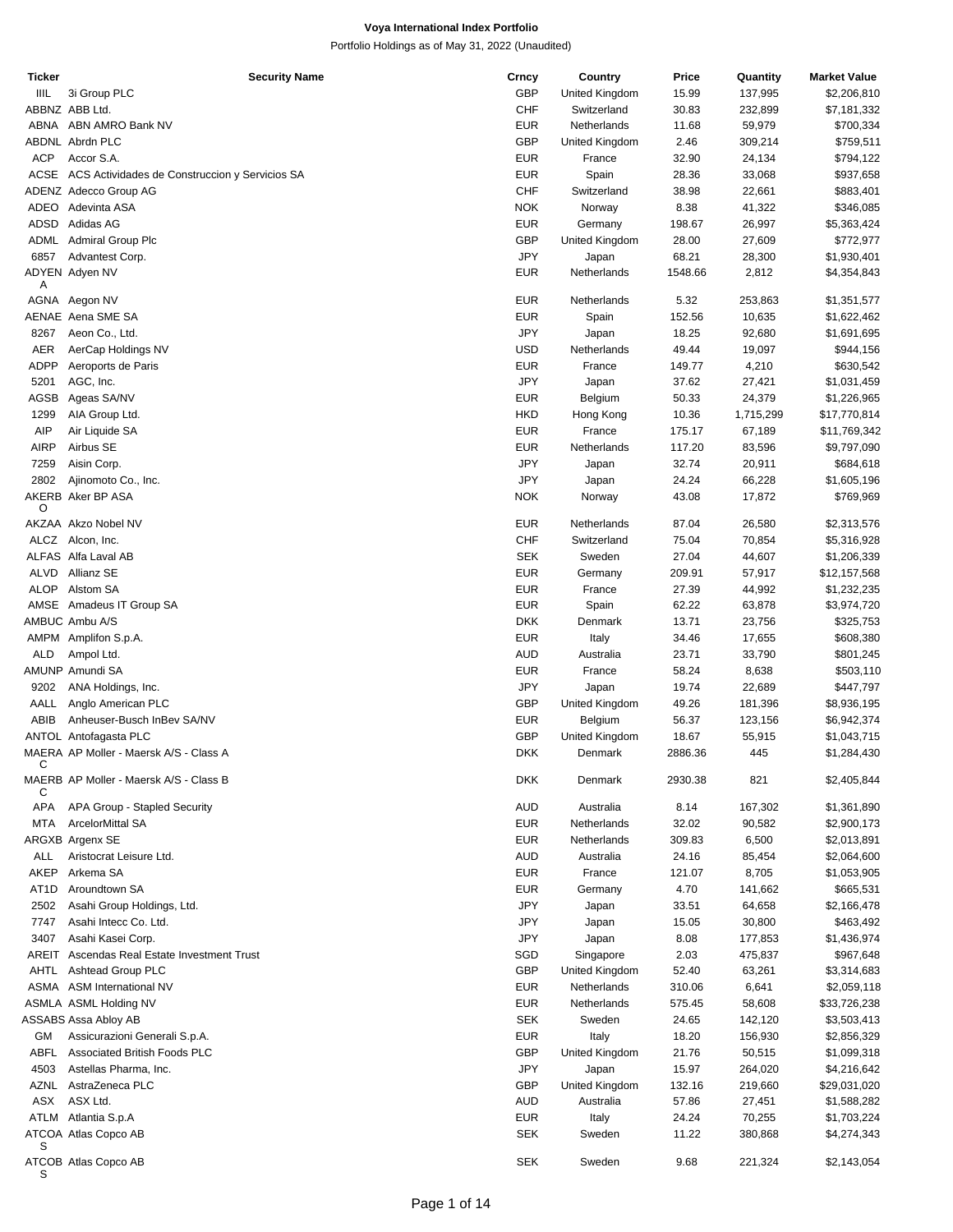| Ticker       | <b>Security Name</b>                                             | Crncy             | Country                 | Price          | Quantity          | <b>Market Value</b>    |
|--------------|------------------------------------------------------------------|-------------------|-------------------------|----------------|-------------------|------------------------|
|              | ATCOIL Atlas Copco AB                                            | <b>SEK</b>        | Sweden                  | 0.82           | 95,217            | \$77,804               |
| A<br>в       | ATCOIL Atlas Copco AB                                            | <b>SEK</b>        | Sweden                  | 0.82           | 55,331            | \$45,212               |
| AIA          | Auckland International Airport Ltd.                              | <b>NZD</b>        | New Zealand             | 4.86           | 177,491           | \$863,002              |
| AZJ          | Aurizon Holdings Ltd.                                            | <b>AUD</b>        | Australia               | 2.88           | 261,001           | \$751,869              |
| ANZ          | Australia & New Zealand Banking Group Ltd.                       | <b>AUD</b>        | Australia               | 17.93          | 399,724           | \$7,165,498            |
|              | Australian Dollar                                                | AUD               | Australia               | 1.39           | 323,318           | \$232,028              |
|              | AUTOL Auto Trader Group PLC                                      | <b>GBP</b>        | United Kingdom          | 7.44           | 134,807           | \$1,002,850            |
|              | AVVL AVEVA Group PLC                                             | <b>GBP</b>        | United Kingdom          | 28.72          | 17,100            | \$491,196              |
| AVL          | Aviva PLC                                                        | <b>GBP</b>        | United Kingdom          | 5.42           | 408,441           | \$2,213,383            |
| <b>CSP</b>   | AXA S.A.                                                         | <b>EUR</b>        | France                  | 25.30          | 276,046           | \$6,984,473            |
| 6845<br>AZRG | Azbil Corp.<br>Azrieli Group Ltd.                                | JPY<br><b>ILS</b> | Japan<br>Israel         | 29.47<br>75.09 | 17,500<br>6,018   | \$515,731<br>\$451,892 |
|              | BANBZ Bachem Holding AG                                          | CHF               | Switzerland             | 78.60          | 4,395             | \$345,441              |
| BAL          | <b>BAE Systems PLC</b>                                           | GBP               | United Kingdom          | 9.54           | 449,805           | \$4,290,298            |
|              | BALNZ Baloise Holding AG                                         | <b>CHF</b>        | Switzerland             | 170.24         | 6,494             | \$1,105,529            |
|              | BBVAE Banco Bilbao Vizcaya Argentaria SA                         | <b>EUR</b>        | Spain                   | 5.47           | 945,467           | \$5,173,848            |
|              | SANE Banco Santander SA                                          | <b>EUR</b>        | Spain                   | 3.24           | 2,458,800         | \$7,975,886            |
| 7832         | Bandai Namco Holdings, Inc.                                      | JPY               | Japan                   | 74.28          | 28,293            | \$2,101,525            |
| POLI         | Bank Hapoalim BM                                                 | ILS               | Israel                  | 9.26           | 161,076           | \$1,491,482            |
| LUMI         | Bank Leumi Le-Israel BM                                          | ILS               | Israel                  | 9.96           | 206,012           | \$2,051,183            |
|              | Bank of New York Institutional Cash Reserves Deposit             | <b>USD</b>        | <b>United States</b>    | 1.00           | 520               | \$520                  |
|              | <b>BARCL Barclays PLC</b>                                        | <b>GBP</b>        | United Kingdom          | 2.13           | 2,376,059         | \$5,064,782            |
|              | <b>BDEVL</b> Barratt Developments PLC                            | <b>GBP</b>        | United Kingdom          | 6.36           | 144,960           | \$922,247              |
|              | <b>BARNZ Barry Callebaut AG</b>                                  | <b>CHF</b>        | Switzerland             | 2196.07        | 506               | \$1,111,212            |
|              | BASD BASF SE                                                     | <b>EUR</b>        | Germany                 | 55.23          | 130,235           | \$7,192,320            |
|              | <b>BAYND Bayer AG</b>                                            | <b>EUR</b>        | Germany                 | 71.55          | 139,302           | \$9,966,776            |
|              | BMWD Bayerische Motoren Werke AG                                 | <b>EUR</b>        | Germany                 | 86.88          | 46,948            | \$4,078,784            |
|              | BMW3D Bayerische Motoren Werke AG                                | <b>EUR</b>        | Germany                 | 78.46          | 8,180             | \$641,802              |
| BC8D         | <b>Bechtle AG</b>                                                | <b>EUR</b>        | Germany                 | 44.72          | 11,613            | \$519,295              |
| <b>BEID</b>  | <b>Beiersdorf AG</b>                                             | <b>EUR</b>        | Germany                 | 103.79         | 14,293            | \$1,483,488            |
| 2412         | Benefit One, Inc.                                                | JPY<br><b>GBP</b> | Japan<br>United Kingdom | 15.59          | 11,300            | \$176,115              |
| BKGL         | <b>Berkeley Group Holdings PLC</b><br><b>BGP Holdings PLC</b>    | <b>AUD</b>        | Australia               | 52.96<br>0.00  | 15,918<br>874,585 | \$843,027<br>\$0       |
| BHPL         | BHP Group Ltd.                                                   | <b>GBP</b>        | Australia               | 31.77          | 284,702           | \$9,046,147            |
| <b>BHP</b>   | BHP Group Ltd.                                                   | AUD               | Australia               | 31.40          | 433,105           | \$13,597,726           |
|              | <b>BIOXP</b> BioMerieux                                          | <b>EUR</b>        | France                  | 105.21         | 5,874             | \$618,008              |
|              | TFDXX BlackRock Liquidity Funds, FedFund, Institutional Class    | <b>USD</b>        | <b>United States</b>    | 1.00           | 26,183,000        | \$26,183,000           |
| <b>BSL</b>   | BlueScope Steel Ltd.                                             | AUD               | Australia               | 12.97          | 70,092            | \$908,874              |
| <b>BNPP</b>  | <b>BNP Paribas</b>                                               | <b>EUR</b>        | France                  | 57.24          | 159,493           | \$9,128,669            |
| 2388         | BOC Hong Kong Holdings Ltd.                                      | <b>HKD</b>        | China                   | 3.84           | 524,917           | \$2,016,966            |
|              | BOLS Boliden AB                                                  | <b>SEK</b>        | Sweden                  | 42.08          | 38,782            | \$1,632,013            |
|              | <b>BOLILS Boliden AB</b>                                         | <b>SEK</b>        | Sweden                  | 1.59           | 38,782            | \$61,473               |
| <b>BOLP</b>  | <b>Bollore SE</b>                                                | <b>EUR</b>        | France                  | 5.34           | 125,379           | \$668,917              |
| <b>ENP</b>   | Bouygues SA                                                      | <b>EUR</b>        | France                  | 34.53          | 32,539            | \$1,123,657            |
| <b>BPL</b>   | BP PLC                                                           | <b>GBP</b>        | United Kingdom          | 5.43           | 2,799,761         | \$15,215,464           |
| <b>BXB</b>   | Brambles Ltd.                                                    | AUD               | Australia               | 7.79           | 203,407           | \$1,585,244            |
| BNRD         | <b>Brenntag SE</b>                                               | <b>EUR</b>        | Germany                 | 77.38          | 21,907            | \$1,695,087            |
| 5108         | Bridgestone Corp.                                                | JPY               | Japan                   | 39.49          | 80,943            | \$3,196,243            |
|              | BATSL British American Tobacco PLC<br>BLNDL British Land Co. PLC | <b>GBP</b><br>GBP | United Kingdom          | 44.11<br>6.62  | 309,100           | \$13,632,870           |
| 6448         | Brother Industries Ltd.                                          | JPY               | United Kingdom<br>Japan | 18.40          | 124,846<br>33,486 | \$826,365<br>\$616,303 |
| <b>BTL</b>   | <b>BT Group PLC</b>                                              | <b>GBP</b>        | United Kingdom          | 2.36           | 1,265,828         | \$2,983,541            |
| 1876         | Budweiser Brewing Co. APAC Ltd.                                  | <b>HKD</b>        | China                   | 2.65           | 244,100           | \$647,932              |
|              | <b>BNZLL Bunzl PLC</b>                                           | GBP               | United Kingdom          | 34.86          | 47,838            | \$1,667,737            |
|              | <b>BRBYL Burberry Group PLC</b>                                  | <b>GBP</b>        | United Kingdom          | 21.57          | 57,421            | \$1,238,848            |
| <b>BVIP</b>  | <b>Bureau Veritas SA</b>                                         | <b>EUR</b>        | France                  | 28.90          | 41,693            | \$1,204,761            |
|              | CABKE CaixaBank SA                                               | <b>EUR</b>        | Spain                   | 3.62           | 628,623           | \$2,275,405            |
| 7751         | Canon, Inc.                                                      | JPY               | Japan                   | 25.40          | 141,793           | \$3,600,952            |
| 9697         | Capcom Co., Ltd.                                                 | JPY               | Japan                   | 28.15          | 25,000            | \$703,747              |
| CAPP         | Capgemini SE                                                     | <b>EUR</b>        | France                  | 194.31         | 22,736            | \$4,417,892            |
| <b>CICT</b>  | CapitaLand Integrated Commercial Trust                           | SGD               | Singapore               | 1.59           | 689,240           | \$1,099,272            |
| CLI          | Capitaland Investment Ltd./Singapore                             | SGD               | Singapore               | 2.88           | 374,096           | \$1,076,009            |
| AFXD         | Carl Zeiss Meditec AG                                            | <b>EUR</b>        | Germany                 | 133.79         | 5,707             | \$763,561              |
|              | CARLB Carlsberg A/S                                              | <b>DKK</b>        | Denmark                 | 127.29         | 14,236            | \$1,812,053            |
| С<br>CAP     | Carrefour S.A.                                                   | EUR               | France                  | 20.51          | 88,014            | \$1,805,266            |
|              |                                                                  |                   |                         |                |                   |                        |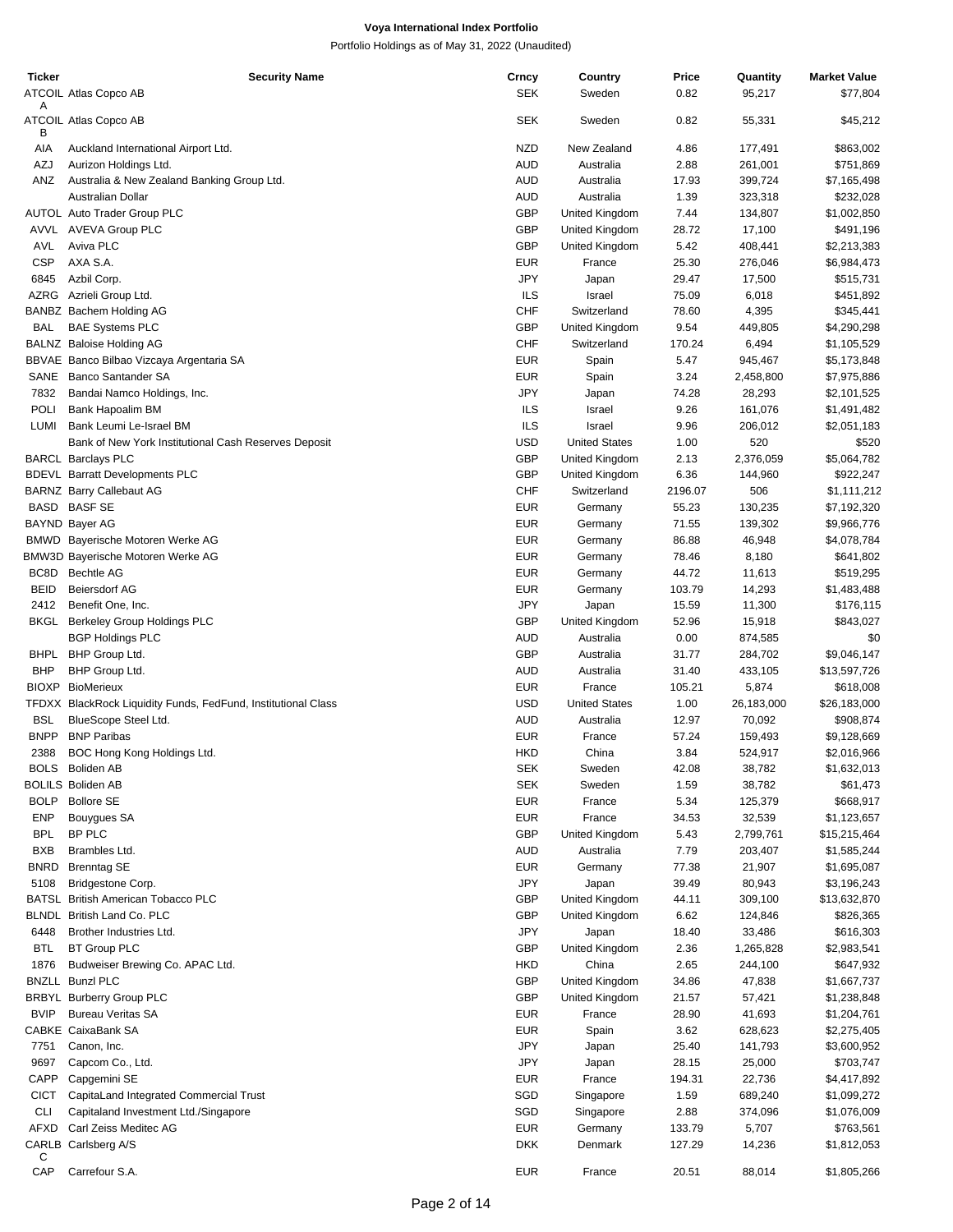| <b>Ticker</b>  | <b>Security Name</b>                                                     | Crncy      | Country        | Price     | Quantity | <b>Market Value</b> |
|----------------|--------------------------------------------------------------------------|------------|----------------|-----------|----------|---------------------|
|                | <b>CLNXE</b> Cellnex Telecom SA                                          | <b>EUR</b> | Spain          | 45.13     | 72,243   | \$3,260,263         |
| 9022           | Central Japan Railway Co.                                                | JPY        | Japan          | 123.87    | 20,428   | \$2,530,462         |
| CHKP           | <b>Check Point Software Technologies</b>                                 | <b>USD</b> | Israel         | 125.08    | 15,064   | \$1,884,205         |
|                |                                                                          |            |                |           |          |                     |
| 8331           | Chiba Bank Ltd.                                                          | JPY        | Japan          | 5.20      | 75,166   | \$390,802           |
|                | LISPZ Chocoladefabriken Lindt & Spruengli AG - Participation Certificate | <b>CHF</b> | Switzerland    | 10059.79  | 151      | \$1,519,029         |
|                | LISNZ Chocoladefabriken Lindt & Spruengli AG - Registered                | <b>CHF</b> | Switzerland    | 103628.02 | 16       | \$1,658,048         |
| 1929           | Chow Tai Fook Jewellery Group Ltd.                                       | <b>HKD</b> | Hong Kong      | 1.73      | 283,600  | \$490,902           |
|                | CHRC Chr Hansen Holding A/S                                              | <b>DKK</b> | Denmark        | 74.99     | 14,957   | \$1,121,691         |
| 9502           | Chubu Electric Power Co., Inc.                                           | JPY        | Japan          | 10.06     | 91,342   | \$919,045           |
| 4519           | Chugai Pharmaceutical Co., Ltd.                                          | JPY        | Japan          | 27.34     | 95,218   | \$2,603,085         |
|                |                                                                          |            |                |           |          |                     |
| SGOP           | Cie de Saint-Gobain                                                      | <b>EUR</b> | France         | 59.27     | 71,738   | \$4,252,180         |
|                | CFRZ Cie Financiere Richemont SA                                         | <b>CHF</b> | Switzerland    | 111.29    | 74,016   | \$8,237,260         |
| <b>MLP</b>     | Cie Generale des Etablissements Michelin SCA                             | <b>EUR</b> | France         | 130.37    | 24,049   | \$3,135,247         |
| <b>CIT</b>     | City Developments Ltd.                                                   | SGD        | Singapore      | 6.02      | 57,981   | \$348,873           |
| 1113           | CK Asset Holdings Ltd.                                                   | <b>HKD</b> | Hong Kong      | 6.52      | 284,199  | \$1,853,038         |
| $\overline{1}$ | CK Hutchison Holdings Ltd.                                               | <b>HKD</b> | Hong Kong      | 7.08      | 380,699  | \$2,696,728         |
|                |                                                                          |            |                |           |          |                     |
| 1038           | CK Infrastructure Holdings Ltd.                                          | <b>HKD</b> | Hong Kong      | 6.69      | 93,902   | \$628,574           |
|                | CLNZ Clariant AG                                                         | <b>CHF</b> | Switzerland    | 19.17     | 30,594   | \$586,400           |
| 2              | CLP Holdings Ltd.                                                        | <b>HKD</b> | Hong Kong      | 9.97      | 232,865  | \$2,320,807         |
|                | CNHIM CNH Industrial NV                                                  | <b>EUR</b> | United Kingdom | 14.95     | 145,098  | \$2,168,815         |
|                | CCEPA Coca-Cola Europacific Partners PLC                                 | <b>EUR</b> | United Kingdom | 53.46     | 23,965   | \$1,281,199         |
| CCE            | Coca-Cola European Partners PLC - USD                                    | <b>USD</b> | United Kingdom | 53.13     | 5,128    | \$272,451           |
|                |                                                                          |            |                |           |          |                     |
| <b>CCHL</b>    | Coca-Cola HBC AG                                                         | <b>GBP</b> | Switzerland    | 22.03     | 28,505   | \$628,002           |
| COH            | Cochlear Ltd.                                                            | AUD        | Australia      | 159.54    | 9,327    | \$1,487,990         |
| COL            | Coles Group Ltd.                                                         | <b>AUD</b> | Australia      | 12.55     | 189,143  | \$2,373,322         |
|                | <b>COLOB Coloplast A/S</b>                                               | <b>DKK</b> | Denmark        | 118.90    | 16,845   | \$2,002,839         |
| С              |                                                                          |            |                |           |          |                     |
| CBKD           | Commerzbank AG                                                           | <b>EUR</b> | Germany        | 8.72      | 142,061  | \$1,238,901         |
| CBA            | Commonwealth Bank of Australia                                           | AUD        | Australia      | 74.83     | 241,956  | \$18,104,569        |
|                | CPGL Compass Group PLC                                                   | <b>GBP</b> | United Kingdom | 22.42     | 252,965  | \$5,670,535         |
|                |                                                                          |            |                |           |          |                     |
| CPU            | Computershare Ltd.                                                       | AUD        | Australia      | 16.57     | 77,045   | \$1,276,553         |
| 7186           | Concordia Financial Group Ltd.                                           | JPY        | Japan          | 3.40      | 154,409  | \$525,525           |
| COND           | <b>Continental AG</b>                                                    | <b>EUR</b> | Germany        | 76.83     | 15,598   | \$1,198,446         |
| 3349           | Cosmos Pharmaceutical Corp.                                              | JPY        | Japan          | 94.96     | 2,800    | \$265,883           |
|                | 1COVD Covestro AG                                                        | <b>EUR</b> | Germany        | 45.84     | 27,395   | \$1,255,734         |
| <b>FDRP</b>    | Covivio                                                                  | <b>EUR</b> | France         | 73.02     | 7,376    | \$538,600           |
| ACAP           |                                                                          | <b>EUR</b> | France         | 11.10     | 175,372  | \$1,947,136         |
|                | Credit Agricole SA                                                       |            |                |           |          |                     |
|                | CSGNZ Credit Suisse Group AG                                             | <b>CHF</b> | Switzerland    | 7.01      | 375,860  | \$2,633,795         |
|                | CRGI CRH PLC                                                             | <b>EUR</b> | Ireland        | 41.27     | 48,682   | \$2,009,246         |
|                | CRHL CRH PLC - London                                                    | GBP        | United Kingdom | 41.19     | 60,857   | \$2,506,625         |
|                | CRDAL Croda International PLC                                            | <b>GBP</b> | United Kingdom | 87.07     | 19,783   | \$1,722,579         |
|                | CWN Crown Resorts Ltd.                                                   | AUD        | Australia      | 9.21      | 52,809   | \$486,206           |
| CSL            | CSL Ltd.                                                                 | AUD        | Australia      | 194.54    |          |                     |
|                |                                                                          |            |                |           | 67,884   | \$13,206,470        |
| 4751           | CyberAgent, Inc.                                                         | JPY        | Japan          | 10.73     | 57,400   | \$615,673           |
| CYBR           | CyberArk Software Ltd.                                                   | <b>USD</b> | Israel         | 138.90    | 5,638    | \$783,118           |
| 7912           | Dai Nippon Printing Co., Ltd.                                            | JPY        | Japan          | 22.88     | 31,474   | \$720,127           |
| 8750           | Dai-ichi Life Holdings, Inc.                                             | JPY        | Japan          | 20.66     | 142,583  | \$2,946,153         |
| 6383           | Daifuku Co., Ltd.                                                        | JPY        | Japan          | 62.70     | 14,400   | \$902,873           |
| 4568           | Daiichi Sankyo Co., Ltd.                                                 | JPY        | Japan          | 26.52     | 248,479  | \$6,589,675         |
|                |                                                                          |            |                |           |          |                     |
| 6367           | Daikin Industries Ltd.                                                   | JPY        | Japan          | 160.81    | 35,298   | \$5,676,153         |
| DTGD           | Daimler Truck Holding AG                                                 | <b>EUR</b> | Germany        | 31.31     | 58,345   | \$1,826,504         |
| 1878           | Daito Trust Construction Co., Ltd.                                       | JPY        | Japan          | 88.32     | 9,281    | \$819,737           |
| 1925           | Daiwa House Industry Co., Ltd.                                           | JPY        | Japan          | 24.08     | 80,254   | \$1,932,850         |
| 8984           | Daiwa House REIT Investment Corp.                                        | JPY        | Japan          | 2470.67   | 313      | \$773,320           |
| 8601           | Daiwa Securities Group, Inc.                                             | JPY        | Japan          | 4.87      | 204,821  | \$998,367           |
|                | <b>DANISH KRONE</b>                                                      | <b>DKK</b> | Denmark        |           |          |                     |
|                |                                                                          |            |                | 6.93      | 119,176  | \$17,198            |
| <b>BNP</b>     | Danone                                                                   | <b>EUR</b> | France         | 58.84     | 92,634   | \$5,450,349         |
|                | DANSK Danske Bank A/S                                                    | <b>DKK</b> | Denmark        | 16.36     | 97,802   | \$1,600,158         |
| C              |                                                                          |            |                |           |          |                     |
| <b>AMP</b>     | Dassault Aviation SA                                                     | <b>EUR</b> | France         | 169.50    | 3,551    | \$601,895           |
| <b>DSYP</b>    | Dassault Systemes SE                                                     | <b>EUR</b> | France         | 42.16     | 94,266   | \$3,974,594         |
| CPRM           | Davide Campari-Milano NV                                                 | <b>EUR</b> | Italy          | 10.69     | 74,119   | \$792,588           |
| <b>DBS</b>     | DBS Group Holdings Ltd.                                                  | SGD        | Singapore      | 22.55     | 256,820  | \$5,790,041         |
|                | DCCL DCC PLC                                                             | <b>GBP</b> | Ireland        | 70.70     | 13,982   | \$988,587           |
|                |                                                                          |            |                |           |          |                     |
|                | DHERD Delivery Hero SE                                                   | <b>EUR</b> | Germany        | 38.57     | 23,124   | \$891,850           |
|                | DEMAN Demant A/S                                                         | <b>DKK</b> | Denmark        | 44.02     | 15,322   | \$674,411           |
| С              |                                                                          |            |                |           |          |                     |
| 6902           | Denso Corp.                                                              | JPY        | Japan          | 61.29     | 61,467   | \$3,767,175         |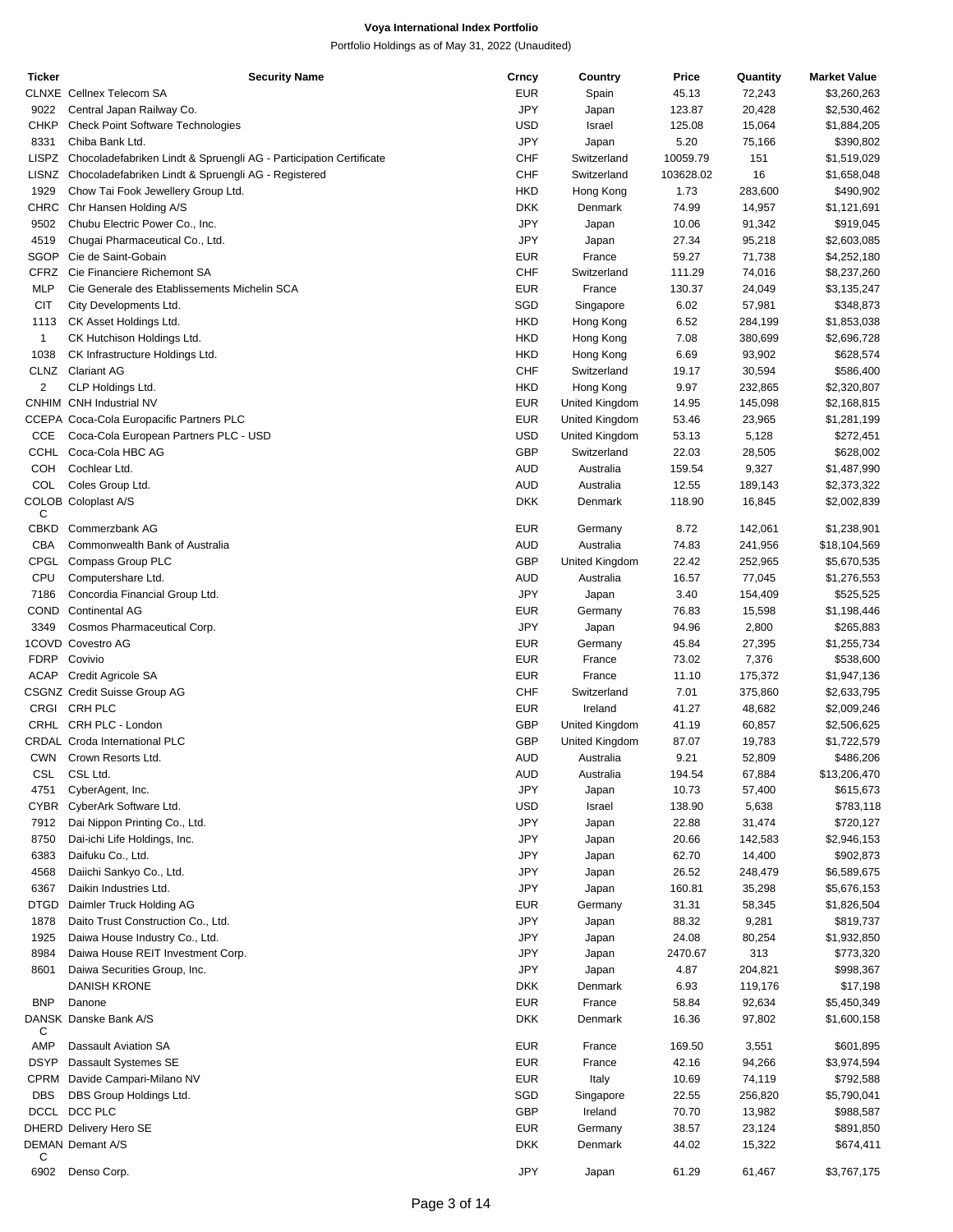| Ticker            |                                              | <b>Security Name</b> | Crncy      | Country        | Price  | Quantity  | <b>Market Value</b> |
|-------------------|----------------------------------------------|----------------------|------------|----------------|--------|-----------|---------------------|
| 4324              | Dentsu Group, Inc.                           |                      | JPY        | Japan          | 33.29  | 30,703    | \$1,022,164         |
| <b>DBKD</b>       | Deutsche Bank AG                             |                      | <b>EUR</b> | Germany        | 11.20  | 293,056   | \$3,281,290         |
| DB <sub>1</sub> D | Deutsche Boerse AG                           |                      | <b>EUR</b> | Germany        | 168.06 | 26,941    | \$4,527,785         |
| LHAD              | Deutsche Lufthansa AG                        |                      | <b>EUR</b> | Germany        | 7.37   | 84,756    | \$624,260           |
| <b>DPWD</b>       | Deutsche Post AG                             |                      | <b>EUR</b> | Germany        | 41.38  | 140,553   | \$5,816,590         |
| <b>DTED</b>       | Deutsche Telekom AG                          |                      | <b>EUR</b> | Germany        | 20.58  | 459,583   | \$9,456,189         |
| <b>DXS</b>        | Dexus                                        |                      | <b>AUD</b> | Australia      |        |           |                     |
|                   |                                              |                      |            |                | 7.51   | 152,509   | \$1,145,684         |
| DGEL              | Diageo PLC                                   |                      | <b>GBP</b> | United Kingdom | 46.46  | 330,536   | \$15,357,082        |
| <b>DIAM</b>       | DiaSorin SpA                                 |                      | <b>EUR</b> | Italy          | 131.64 | 3,570     | \$469,949           |
| 6146              | Disco Corp.                                  |                      | JPY        | Japan          | 269.99 | 4,100     | \$1,106,947         |
| DNBO              | DNB Bank ASA                                 |                      | <b>NOK</b> | Norway         | 20.28  | 131,900   | \$2,674,962         |
| <b>DMP</b>        | Domino's Pizza Enterprises Ltd.              |                      | <b>AUD</b> | Australia      | 49.28  | 8,591     | \$423,333           |
|                   | DSVC DSV A/S                                 |                      | <b>DKK</b> | Denmark        | 164.44 | 28,926    | \$4,756,500         |
|                   | EOAND E.ON AG                                |                      | <b>EUR</b> | Germany        | 10.21  | 318,345   | \$3,249,646         |
| 9020              | East Japan Railway Co.                       |                      | JPY        | Japan          | 51.27  | 42,833    | \$2,195,876         |
|                   | <b>EDENP</b> Edenred                         |                      | <b>EUR</b> | France         | 49.40  | 35,390    | \$1,748,116         |
|                   |                                              |                      |            |                |        |           |                     |
| EDPU              | EDP - Energias de Portugal SA                |                      | <b>EUR</b> | Portugal       | 5.01   | 393,617   | \$1,972,243         |
|                   | <b>EDPRU EDP Renovaveis SA</b>               |                      | <b>EUR</b> | Spain          | 24.46  | 40,860    | \$999,595           |
| <b>FGRP</b>       | Eiffage SA                                   |                      | <b>EUR</b> | France         | 99.07  | 11,811    | \$1,170,137         |
| 4523              | Eisai Co., Ltd.                              |                      | JPY        | Japan          | 41.18  | 33,679    | \$1,386,962         |
| <b>ESLT</b>       | Elbit Systems Ltd.                           |                      | ILS        | Israel         | 203.24 | 3,761     | \$764,390           |
| EDFP              | Electricite de France SA                     |                      | <b>EUR</b> | France         | 8.88   | 87,651    | \$778,203           |
|                   | <b>ELUXBS Electrolux AB</b>                  |                      | <b>SEK</b> | Sweden         | 15.55  | 31,981    | \$497,263           |
| ELIB              | Elia Group SA/NV                             |                      | <b>EUR</b> | Belgium        | 164.51 | 4,381     | \$720,737           |
|                   | ELISAH Elisa OYJ                             |                      | <b>EUR</b> |                | 56.59  |           |                     |
|                   |                                              |                      |            | Finland        |        | 20,168    | \$1,141,368         |
| CВ                | <b>EMBRA Embracer Group AB</b>               |                      | <b>SEK</b> | Sweden         | 9.10   | 79,350    | \$721,935           |
|                   |                                              |                      | <b>CHF</b> | Switzerland    | 858.42 | 995       | \$854,124           |
|                   | EMSNZ EMS-Chemie Holding AG                  |                      |            |                |        |           |                     |
|                   | ENGE Enagas                                  |                      | <b>EUR</b> | Spain          | 22.90  | 35,291    | \$808,000           |
| EDV               | Endeavour Group Ltd./Australia               |                      | <b>AUD</b> | Australia      | 5.19   | 190,184   | \$987,816           |
| <b>ELEE</b>       | Endesa S.A.                                  |                      | <b>EUR</b> | Spain          | 22.15  | 45,037    | \$997,732           |
|                   | ENELM Enel S.p.A.                            |                      | <b>EUR</b> | Italy          | 6.50   | 1,153,260 | \$7,492,869         |
| 5020              | ENEOS Holdings, Inc.                         |                      | JPY        | Japan          | 4.03   | 435,164   | \$1,751,878         |
|                   | ENGIP Engie SA                               |                      | <b>EUR</b> | France         | 13.44  | 258,982   | \$3,481,258         |
| <b>ENIM</b>       | ENI S.p.A.                                   |                      | <b>EUR</b> | Italy          | 15.15  | 357,876   | \$5,420,256         |
|                   | ENTL Entain PLC                              |                      | <b>GBP</b> | United Kingdom | 18.46  | 83,148    | \$1,535,252         |
|                   | EPIAS Epiroc AB                              |                      | <b>SEK</b> | Sweden         | 19.39  | 93,444    | \$1,811,967         |
|                   |                                              |                      | <b>SEK</b> | Sweden         |        |           |                     |
|                   | EPIBS Epiroc AB                              |                      |            |                | 16.82  | 55,296    | \$930,155           |
|                   | EQTABS EQT AB                                |                      | <b>SEK</b> | Sweden         | 29.35  | 41,955    | \$1,231,395         |
|                   | <b>EQNRO Equinor ASA</b>                     |                      | <b>NOK</b> | Norway         | 37.95  | 138,576   | \$5,258,512         |
| EBSV              | Erste Group Bank AG                          |                      | <b>EUR</b> | Austria        | 31.22  | 48,754    | \$1,522,194         |
| 1821              | ESR Cayman Ltd.                              |                      | <b>HKD</b> | Hong Kong      | 2.96   | 280,800   | \$830,579           |
| ELP               | EssilorLuxottica SA                          |                      | EUR        | France         | 161.51 | 40,756    | \$6,582,668         |
|                   | <b>ESSIBS Essity AB</b>                      |                      | <b>SEK</b> | Sweden         | 26.27  | 86,318    | \$2,267,270         |
|                   | <b>COLRB</b> Etablissements Franz Colruyt NV |                      | <b>EUR</b> | Belgium        | 32.46  | 7,581     | \$246,070           |
| <b>RFP</b>        | Eurazeo SE                                   |                      | <b>EUR</b> | France         | 77.24  | 5,617     | \$433,872           |
|                   | <b>EURO</b>                                  |                      | <b>EUR</b> | Eurozone       | 0.93   | 2,035,570 | \$2,185,284         |
|                   | <b>Eurofins Scientific SE</b>                |                      |            | Luxembourg     |        |           |                     |
| ERFP              |                                              |                      | <b>EUR</b> |                | 93.35  | 19,056    | \$1,778,787         |
| <b>ENXP</b>       | Euronext NV                                  |                      | <b>EUR</b> | Netherlands    | 86.64  | 12,150    | \$1,052,623         |
| EVOS              | <b>Evolution AB</b>                          |                      | SEK        | Sweden         | 104.82 | 24,401    | \$2,557,715         |
| <b>EVN</b>        | Evolution Mining Ltd.                        |                      | <b>AUD</b> | Australia      | 2.73   | 259,900   | \$709,202           |
| <b>EVKD</b>       | Evonik Industries AG                         |                      | <b>EUR</b> | Germany        | 26.83  | 29,734    | \$797,824           |
|                   | EXOM EXOR NV                                 |                      | <b>EUR</b> | Netherlands    | 73.86  | 15,378    | \$1,135,839         |
|                   | <b>EXPNL Experian PLC</b>                    |                      | <b>GBP</b> | United Kingdom | 33.45  | 130,850   | \$4,377,215         |
| 6954              | Fanuc Ltd.                                   |                      | JPY        | Japan          | 163.00 | 27,193    | \$4,432,437         |
| 9983              | Fast Retailing Co., Ltd.                     |                      | JPY        | Japan          | 480.42 | 8,242     | \$3,959,601         |
|                   |                                              |                      |            |                |        |           |                     |
|                   | <b>BALDBS Fastighets AB Balder</b>           |                      | <b>SEK</b> | Sweden         | 7.24   | 89,466    | \$647,365           |
| FAU               | Faurecia SE                                  |                      | <b>EUR</b> | France         | 26.24  | 2,976     | \$78,081            |
| <b>EOP</b>        | Faurecia SE                                  |                      | <b>EUR</b> | France         | 27.82  | 14,222    | \$395,663           |
|                   | FERGL Ferguson PLC                           |                      | <b>GBP</b> | United Kingdom | 120.25 | 31,346    | \$3,769,393         |
|                   | RACEM Ferrari NV                             |                      | <b>EUR</b> | Italy          | 195.13 | 17,873    | \$3,487,479         |
|                   | FER/D Ferrovial SA                           |                      | <b>EUR</b> | Spain          | 0.29   | 68,780    | \$19,996            |
|                   | FERE Ferrovial SA - FERE                     |                      | <b>EUR</b> | Spain          | 25.79  | 68,780    | \$1,773,957         |
| <b>FBKM</b>       | FinecoBank Banca Fineco SpA                  |                      | <b>EUR</b> | Italy          | 14.17  | 86,480    | \$1,225,471         |
| <b>FPH</b>        | Fisher & Paykel Healthcare Corp. Ltd.        |                      | <b>NZD</b> | New Zealand    | 13.65  | 81,822    | \$1,116,757         |
|                   | FVRR Fiverr International Ltd.               |                      | <b>USD</b> |                | 42.31  |           |                     |
|                   |                                              |                      |            | Israel         |        | 4,146     | \$175,417           |
|                   | FLTRI Flutter Entertainment PLC              |                      | <b>EUR</b> | Ireland        | 121.95 | 23,634    | \$2,882,132         |
| <b>FMG</b>        | Fortescue Metals Group Ltd.                  |                      | <b>AUD</b> | Australia      | 14.44  | 240,118   | \$3,466,589         |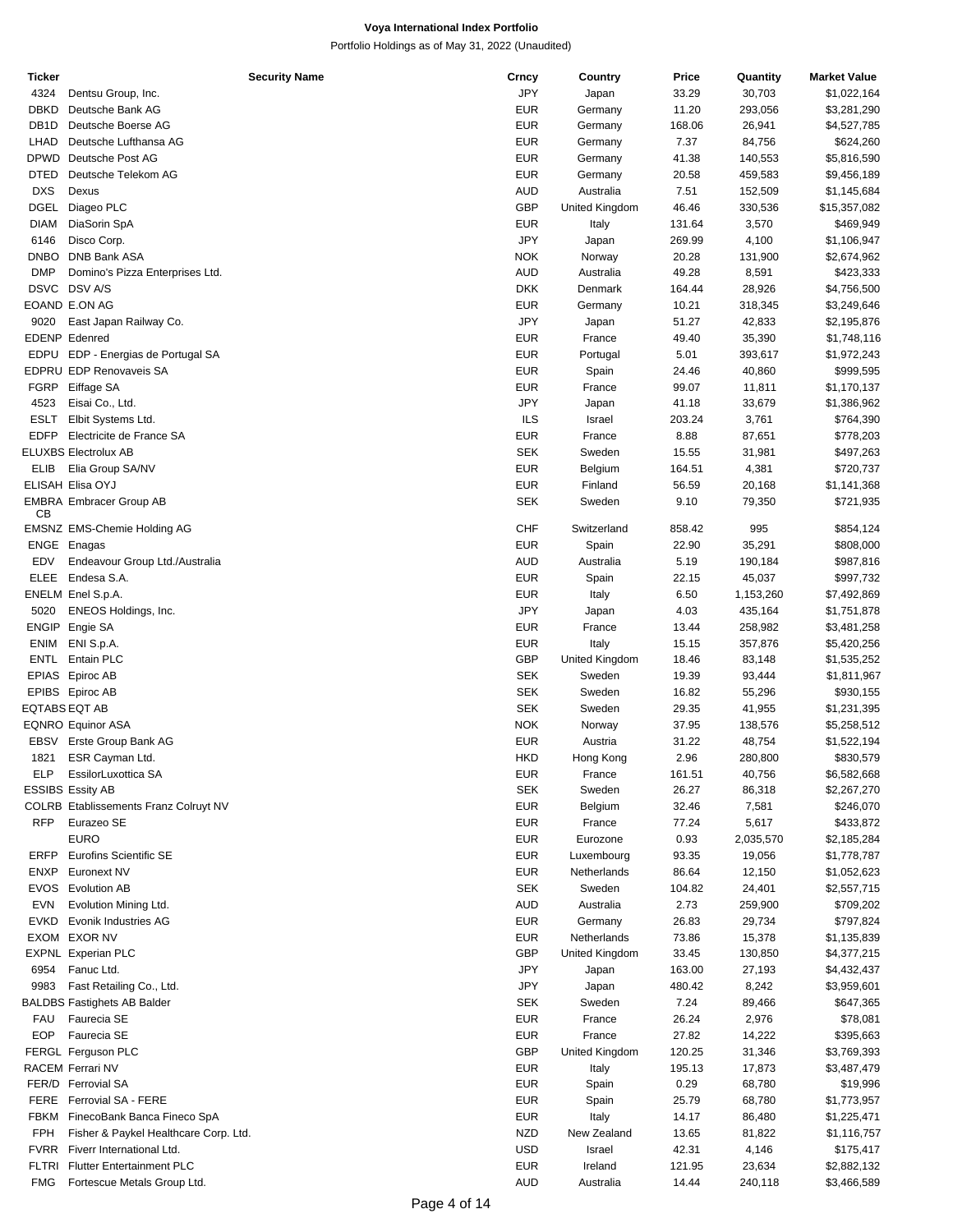| Ticker      | <b>Security Name</b>                                                      | Crncy      | Country        | Price   | Quantity  | <b>Market Value</b> |
|-------------|---------------------------------------------------------------------------|------------|----------------|---------|-----------|---------------------|
|             | FORTU Fortum OYJ                                                          | EUR        | Finland        | 18.48   | 62,977    | \$1,164,039         |
| н           |                                                                           |            |                |         |           |                     |
| <b>FMED</b> | Fresenius Medical Care AG & Co. KGaA                                      | <b>EUR</b> | Germany        | 61.00   | 29,081    | \$1,774,044         |
| <b>FRED</b> | Fresenius SE & Co. KGaA                                                   | <b>EUR</b> | Germany        | 34.30   | 59,389    | \$2,036,950         |
|             | FPE3D FUCHS PETROLUB SE                                                   | <b>EUR</b> | Germany        | 30.76   | 9,855     | \$303,175           |
| 6504        | Fuji Electric Co. Ltd.                                                    | JPY        | Japan          | 46.90   | 18,023    | \$845,217           |
| 4901        | Fuji Film Holdings Corp.                                                  | JPY        | Japan          | 55.08   | 51,060    | \$2,812,350         |
| 6702        | Fujitsu Ltd.                                                              | JPY        | Japan          | 150.15  | 27,913    | \$4,191,217         |
| <b>FUTU</b> | Futu Holdings Ltd.                                                        | <b>USD</b> | China          | 36.71   | 7,219     | \$265,009           |
| 27          | Galaxy Entertainment Group Ltd.                                           | <b>HKD</b> | Macau          | 5.33    | 309,159   | \$1,646,876         |
|             | GALPU Galp Energia SGPS SA                                                | <b>EUR</b> | Portugal       | 13.06   | 71,076    | \$927,979           |
| G1AD        | <b>GEA Group AG</b>                                                       | <b>EUR</b> | Germany        | 40.00   | 21,754    | \$870,212           |
|             | <b>GEBNZ</b> Geberit AG - Reg                                             | <b>CHF</b> | Switzerland    | 549.10  | 5,087     | \$2,793,255         |
| <b>GFCP</b> | Gecina S.A.                                                               | EUR        | France         | 117.65  | 6,515     | \$766,498           |
|             | GMABC Genmab A/S                                                          | <b>DKK</b> | Denmark        | 304.36  | 9,316     | \$2,835,412         |
|             | GENS Genting Singapore Ltd.                                               | SGD        | Singapore      | 0.57    | 857,412   | \$486,030           |
|             | <b>GETIBS</b> Getinge AB                                                  | <b>SEK</b> | Sweden         | 29.02   | 32,434    | \$941,274           |
|             | GETP Getlink SE                                                           | <b>EUR</b> | France         | 19.27   | 62,389    | \$1,202,485         |
|             | GIVNZ Givaudan                                                            | <b>CHF</b> | Switzerland    | 3678.55 | 1,309     | \$4,815,227         |
| <b>GJFO</b> | Gjensidige Forsikring ASA                                                 | <b>NOK</b> | Norway         | 21.85   | 28,359    | \$619,607           |
|             | <b>GLENL</b> Glencore PLC                                                 | <b>GBP</b> |                |         |           |                     |
|             |                                                                           |            | Switzerland    | 6.60    | 1,406,120 | \$9,274,157         |
| 3281        | <b>GLP J-Reit</b>                                                         | JPY        | Japan          | 1287.10 | 605       | \$778,694           |
| 3769        | GMO Payment Gateway, Inc.                                                 | JPY        | Japan          | 82.43   | 6,000     | \$494,608           |
| <b>GNC</b>  | <b>GN Store Nord AS</b>                                                   | <b>DKK</b> | Denmark        | 39.43   | 17,633    | \$695,315           |
| <b>GMG</b>  | Goodman Group                                                             | <b>AUD</b> | Australia      | 14.71   | 238,413   | \$3,507,114         |
| GPT         | <b>GPT Group</b>                                                          | AUD        | Australia      | 3.45    | 271,617   | \$936,145           |
| GRAB        | Grab Holdings Ltd.                                                        | <b>USD</b> | Singapore      | 2.66    | 153,912   | \$409,406           |
| <b>GRFE</b> | Grifols SA                                                                | <b>EUR</b> | Spain          | 21.05   | 42,296    | \$890,168           |
|             | GBLBB Groupe Bruxelles Lambert S.A.                                       | <b>EUR</b> | Belgium        | 92.22   | 15,519    | \$1,431,155         |
|             | <b>GSKL GSK PLC</b>                                                       | <b>GBP</b> | United Kingdom | 21.80   | 713,473   | \$15,553,943        |
|             | HMBS H & M Hennes & Mauritz AB                                            | <b>SEK</b> | Sweden         | 13.80   | 103,557   | \$1,429,390         |
| 2433        | Hakuhodo DY Holdings, Inc.                                                | JPY        | Japan          | 10.12   | 32,600    | \$329,907           |
|             | HLMAL Halma PLC                                                           | <b>GBP</b> | United Kingdom | 28.10   | 53,831    | \$1,512,663         |
| 6965        | Hamamatsu Photonics KK                                                    | JPY        | Japan          | 46.57   | 19,842    | \$923,971           |
| 101         | Hang Lung Properties Ltd.                                                 | <b>HKD</b> | Hong Kong      | 1.87    | 286,823   | \$536,012           |
| 11          | Hang Seng Bank Ltd.                                                       | <b>HKD</b> | Hong Kong      | 17.47   | 108,436   | \$1,894,541         |
| 9042        | Hankyu Hanshin Holdings, Inc.                                             | JPY        | Japan          | 26.82   | 32,457    | \$870,435           |
|             | HNR1D Hannover Rueck SE                                                   | EUR        | Germany        | 153.14  | 8,550     | \$1,309,355         |
| HLL         | Hargreaves Lansdown PLC                                                   | <b>GBP</b> | United Kingdom | 10.79   | 50,442    | \$544,081           |
| <b>HEID</b> | HeidelbergCement AG                                                       | EUR        | Germany        | 58.40   | 21,101    | \$1,232,365         |
|             | HEIOA Heineken Holding NV                                                 | EUR        | Netherlands    | 79.11   | 16,336    | \$1,292,273         |
|             | <b>HEIAA</b> Heineken NV                                                  | EUR        | Netherlands    | 100.55  | 36,753    | \$3,695,623         |
| HFGD        | <b>HelloFresh SE</b>                                                      | EUR        | Germany        | 37.34   | 23,431    | \$874,952           |
| 12          | Henderson Land Development Co., Ltd.                                      | HKD        | Hong Kong      | 4.24    | 206,059   | \$873,142           |
| <b>HEND</b> | Henkel AG & Co. KGaA                                                      | <b>EUR</b> | Germany        | 67.51   | 14,735    | \$994,750           |
|             | HEN3D Henkel AG & Co. KGaA                                                | <b>EUR</b> | Germany        | 68.46   | 25,262    | \$1,729,451         |
| RMSP        | Hermes International                                                      | <b>EUR</b> | France         | 1195.66 | 4,491     | \$5,369,708         |
|             | HEXAB Hexagon AB                                                          | <b>SEK</b> | Sweden         | 12.20   | 275,991   | \$3,367,446         |
| S           |                                                                           |            |                |         |           |                     |
| 9435        | Hikari Tsushin, Inc.                                                      | JPY        | Japan          | 112.97  | 3,000     | \$338,907           |
| <b>HIKL</b> | Hikma Pharmaceuticals PLC                                                 | <b>GBP</b> | United Kingdom | 21.39   | 24,617    | \$526,614           |
| 7205        | Hino Motors Ltd.                                                          | JPY        | Japan          | 5.59    | 40,732    | \$227,710           |
| 6806        | Hirose Electric Co., Ltd.                                                 | JPY        | Japan          | 138.61  | 4,564     | \$632,603           |
| 6305        | Hitachi Construction Machinery Co., Ltd.                                  | JPY        | Japan          | 23.42   | 15,210    | \$356,234           |
| 6501        | Hitachi Ltd.                                                              | JPY        | Japan          | 51.89   | 137,291   | \$7,123,553         |
| 5486        | Hitachi Metals Ltd.                                                       | JPY        | Japan          | 16.05   | 30,410    | \$488,180           |
| 2638        | HK Electric Investments & HK Electric Investments Ltd. - Stapled Security | HKD        | Hong Kong      | 0.96    | 376,000   | \$359,843           |
| 6823        | HKT Trust & HKT Ltd. - Stapled Security                                   | HKD        | Hong Kong      | 1.38    | 536,867   | \$739,173           |
|             | HOLNZ Holcim AG                                                           | CHF        | Switzerland    | 49.58   |           |                     |
|             |                                                                           |            |                |         | 74,235    | \$3,680,700         |
| 7267        | Honda Motor Co., Ltd.                                                     | JPY        | Japan          | 24.90   | 231,142   | \$5,755,477         |
| 3           | Hong Kong & China Gas                                                     | HKD        | Hong Kong      | 1.13    | 1,587,181 | \$1,794,557         |
|             | HONG KONG DOLLAR                                                          | HKD        | Hong Kong      | 7.85    | 398,807   | \$50,822            |
| 388         | Hong Kong Exchanges and Clearing Ltd.                                     | HKD        | Hong Kong      | 43.15   | 170,788   | \$7,369,176         |
|             | HKHGF Hongkong Land Holdings Ltd. - HKHGF                                 | USD        | Hong Kong      | 4.63    | 163,433   | \$756,086           |
| 6465        | Hoshizaki Corp.                                                           | JPY        | Japan          | 58.98   | 7,700     | \$454,184           |
| 7741        | Hoya Corp.                                                                | JPY        | Japan          | 106.44  | 52,437    | \$5,581,219         |
|             | HSBAL HSBC Holdings PLC                                                   | GBP        | United Kingdom | 6.70    | 2,885,203 | \$19,319,975        |
| 3003        | Hulic Co. Ltd.                                                            | JPY        | Japan          | 8.16    | 54,464    | \$444,409           |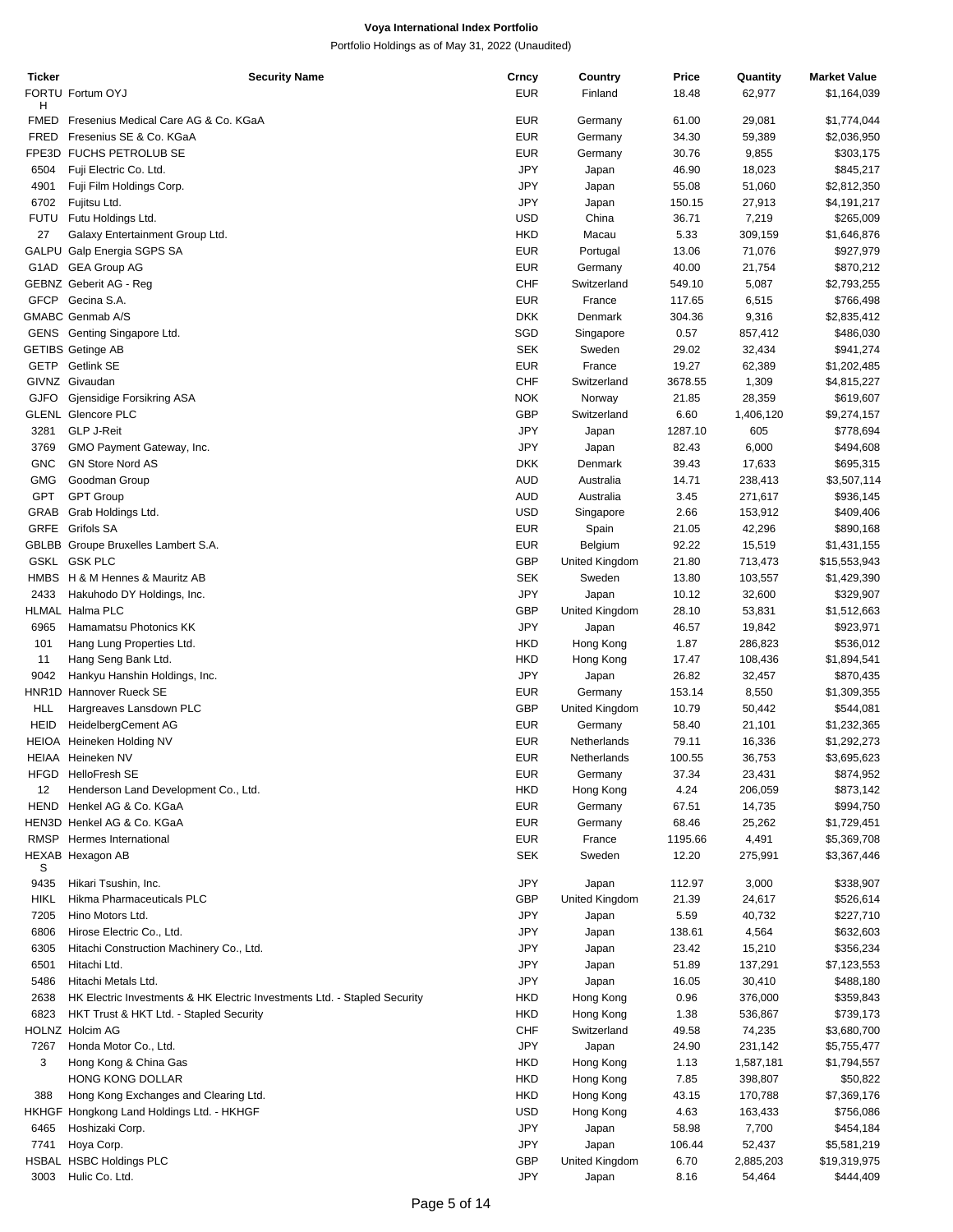| <b>Ticker</b> |                                         | <b>Security Name</b> | Crncy      | Country        | Price   | Quantity   | <b>Market Value</b> |
|---------------|-----------------------------------------|----------------------|------------|----------------|---------|------------|---------------------|
|               | HUSQB Husqvarna AB - B Shares           |                      | <b>SEK</b> | Sweden         | 9.02    | 59,353     | \$535,625           |
| S             |                                         |                      |            |                |         |            |                     |
| <b>IBEE</b>   | Iberdrola S.A.                          |                      | <b>EUR</b> | Spain          | 11.85   | 825,946    | \$9,786,223         |
| 4062          | Ibiden Co., Ltd.                        |                      | <b>JPY</b> | Japan          | 36.25   | 15,000     | \$543,761           |
| ICL           | ICL Group Ltd.                          |                      | ILS        | Israel         | 11.17   | 100,147    | \$1,118,741         |
| 5019          | Idemitsu Kosan Co., Ltd.                |                      | <b>JPY</b> | Japan          | 26.97   | 29,555     | \$797,166           |
|               |                                         |                      |            |                |         |            |                     |
| <b>IEL</b>    | <b>IDP Education Ltd.</b>               |                      | AUD        | Australia      | 17.03   | 29,600     | \$504,003           |
| 3291          | lida Group Holdings Co. Ltd.            |                      | <b>JPY</b> | Japan          | 15.78   | 20,891     | \$329,560           |
|               | IMCDA IMCD NV                           |                      | <b>EUR</b> | Netherlands    | 149.55  | 8,081      | \$1,208,528         |
| <b>IMBL</b>   | Imperial Brands PLC                     |                      | <b>GBP</b> | United Kingdom | 22.58   | 134,195    | \$3,030,116         |
| <b>ITXE</b>   | Industria de Diseno Textil SA           |                      | <b>EUR</b> | Spain          | 24.10   | 154,673    | \$3,728,359         |
|               | <b>INDUAS Industrivarden AB</b>         |                      | <b>SEK</b> | Sweden         | 25.94   | 18,490     | \$479,615           |
|               | <b>INDUCS Industrivarden AB-Class C</b> |                      | <b>SEK</b> | Sweden         | 25.95   | 23,048     | \$598,115           |
|               |                                         |                      |            |                |         |            |                     |
| <b>IFXD</b>   | Infineon Technologies AG                |                      | <b>EUR</b> | Germany        | 31.16   | 185,172    | \$5,770,544         |
| <b>INFL</b>   | Informa PLC                             |                      | <b>GBP</b> | United Kingdom | 6.87    | 213,132    | \$1,464,989         |
| <b>INWM</b>   | Infrastrutture Wireless Italiane SpA    |                      | <b>EUR</b> | Italy          | 11.14   | 47,653     | \$531,083           |
|               | INGAA ING Groep NV                      |                      | <b>EUR</b> | Netherlands    | 11.31   | 553,573    | \$6,259,607         |
| <b>INMD</b>   | Inmode Ltd.                             |                      | <b>USD</b> | Israel         | 26.81   | 7,040      | \$188,742           |
| 1605          | Inpex Corp.                             |                      | <b>JPY</b> | Japan          | 12.83   | 145,116    | \$1,861,988         |
|               | INPSTA InPost SA                        |                      | <b>EUR</b> | Poland         | 6.83    | 28,359     | \$193,561           |
|               |                                         |                      |            |                |         |            |                     |
| IAG           | Insurance Australia Group Ltd.          |                      | <b>AUD</b> | Australia      | 3.13    | 349,537    | \$1,094,372         |
| <b>IHGL</b>   | InterContinental Hotels Group PLC       |                      | <b>GBP</b> | United Kingdom | 62.22   | 25,979     | \$1,616,348         |
| <b>ITRKL</b>  | Intertek Group PLC                      |                      | <b>GBP</b> | United Kingdom | 58.42   | 22,885     | \$1,336,918         |
| <b>ISPM</b>   | Intesa Sanpaolo SpA                     |                      | <b>EUR</b> | Italy          | 2.18    | 2,341,855  | \$5,114,807         |
|               | <b>LATOBS Investment AB Latour</b>      |                      | <b>SEK</b> | Sweden         | 24.57   | 20,993     | \$515,703           |
|               | <b>INVEAS Investor AB</b>               |                      | <b>SEK</b> | Sweden         | 20.87   | 70,713     | \$1,476,092         |
|               |                                         |                      |            |                |         |            |                     |
|               | <b>INVEBS Investor AB</b>               |                      | <b>SEK</b> | Sweden         | 18.76   | 258,340    | \$4,845,693         |
| <b>IPNP</b>   | Ipsen SA                                |                      | <b>EUR</b> | France         | 100.13  | 5,348      | \$535,471           |
| <b>DSCT</b>   | Israel Discount Bank Ltd.               |                      | ILS        | Israel         | 5.68    | 175,401    | \$995,784           |
|               | <b>ISRAELI SHEKEL</b>                   |                      | ILS        | Israel         | 3.32    | 39,981     | \$12,048            |
| 7202          | Isuzu Motors Ltd.                       |                      | JPY        | Japan          | 11.74   | 82,668     | \$970,154           |
| 2593          | Ito En Ltd.                             |                      | JPY        | Japan          | 42.29   | 7,600      | \$321,427           |
|               |                                         |                      | <b>JPY</b> |                |         |            |                     |
| 8001          | Itochu Corp.                            |                      |            | Japan          | 28.69   | 168,516    | \$4,833,970         |
| 4739          | Itochu Techno-Solutions Corp.           |                      | <b>JPY</b> | Japan          | 24.87   | 13,600     | \$338,276           |
| <b>SBRYL</b>  | J Sainsbury Plc                         |                      | <b>GBP</b> | United Kingdom | 2.88    | 248,057    | \$713,480           |
| <b>JHX</b>    | James Hardie Industries SE              |                      | AUD        | Ireland        | 25.82   | 63,116     | \$1,629,355         |
| 9201          | Japan Airlines Co. Ltd.                 |                      | <b>JPY</b> | Japan          | 18.33   | 20,078     | \$368,007           |
| 8697          | Japan Exchange Group, Inc.              |                      | JPY        | Japan          | 15.82   | 72,214     | \$1,142,407         |
| 8953          |                                         |                      | JPY        |                | 846.57  | 991        |                     |
|               | Japan Metropolitan Fund Invest          |                      |            | Japan          |         |            | \$838,949           |
| 7182          | Japan Post Bank Co. Ltd.                |                      | JPY        | Japan          | 7.70    | 58,500     | \$450,691           |
| 6178          | Japan Post Holdings Co. Ltd.            |                      | JPY        | Japan          | 7.47    | 347,300    | \$2,593,878         |
| 7181          | Japan Post Insurance Co. Ltd.           |                      | <b>JPY</b> | Japan          | 16.65   | 28,300     | \$471,193           |
| 8952          | Japan Real Estate Investment Corp.      |                      | JPY        | Japan          | 4957.89 | 177        | \$877,546           |
| 2914          | Japan Tobacco, Inc.                     |                      | JPY        | Japan          | 18.20   | 170,202    | \$3,098,007         |
|               | JAPANESE YEN                            |                      | JPY        | Japan          | 128.74  | 76,142,266 | \$591,465           |
|               |                                         |                      |            |                |         |            |                     |
| JM            | Jardine Matheson Holdings Ltd.          |                      | USD        | Hong Kong      | 57.87   | 30,604     | \$1,771,189         |
| JDL           | JD Sports Fashion PLC                   |                      | <b>GBP</b> | United Kingdom | 1.54    | 365,696    | \$564,993           |
|               | JDEPA JDE Peet's NV                     |                      | <b>EUR</b> | Netherlands    | 29.26   | 13,989     | \$409,366           |
| JMTU          | Jeronimo Martins SGPS SA                |                      | <b>EUR</b> | Portugal       | 20.44   | 40,154     | \$820,868           |
| 5411          | JFE Holdings, Inc.                      |                      | JPY        | Japan          | 12.30   | 69,702     | \$857,484           |
| JMATL         | Johnson Matthey PLC                     |                      | <b>GBP</b> | United Kingdom | 26.58   | 27,442     | \$729,296           |
| 4185          | JSR Corp.                               |                      | JPY        | Japan          | 31.55   | 28,835     | \$909,622           |
|               |                                         |                      |            |                |         |            |                     |
|               | BAERZ Julius Baer Group Ltd.            |                      | <b>CHF</b> | Switzerland    | 51.65   | 31,368     | \$1,620,017         |
|               | TKWYA Just Eat Takeaway.com NV          |                      | EUR        | Netherlands    | 22.25   | 25,626     | \$570,295           |
| 1812          | Kajima Corp.                            |                      | JPY        | Japan          | 10.75   | 63,754     | \$685,125           |
| 2371          | Kakaku.com, Inc.                        |                      | JPY        | Japan          | 19.71   | 18,923     | \$372,926           |
| 9503          | Kansai Electric Power Co., Inc.         |                      | JPY        | Japan          | 9.77    | 99,862     | \$976,046           |
| 4613          | Kansai Paint Co., Ltd.                  |                      | JPY        | Japan          | 12.42   | 25,153     | \$312,303           |
|               |                                         |                      |            |                |         |            |                     |
| 4452          | Kao Corp.                               |                      | JPY        | Japan          | 40.20   | 67,375     | \$2,708,245         |
| KBCB          | <b>KBC Group NV</b>                     |                      | <b>EUR</b> | Belgium        | 62.51   | 35,451     | \$2,215,999         |
| 9433          | KDDI Corp.                              |                      | JPY        | Japan          | 34.89   | 228,701    | \$7,978,484         |
| 9008          | Keio Corp.                              |                      | JPY        | Japan          | 33.40   | 14,568     | \$486,641           |
| 9009          | Keisei Electric Railway Co., Ltd.       |                      | JPY        | Japan          | 26.10   | 18,298     | \$477,564           |
| <b>KEP</b>    | Keppel Corp., Ltd.                      |                      | SGD        | Singapore      | 5.01    | 206,504    | \$1,033,787         |
| KERP          | Kering SA                               |                      | <b>EUR</b> | France         | 550.03  | 10,636     | \$5,850,134         |
|               |                                         |                      |            |                |         |            |                     |
| <b>KRZI</b>   | Kerry Group PLC - KYG                   |                      | <b>EUR</b> | Ireland        | 103.49  | 22,568     | \$2,335,565         |
|               | KESKB Kesko OYJ                         |                      | EUR        | Finland        | 25.04   | 38,728     | \$969,630           |
| н             |                                         |                      |            |                |         |            |                     |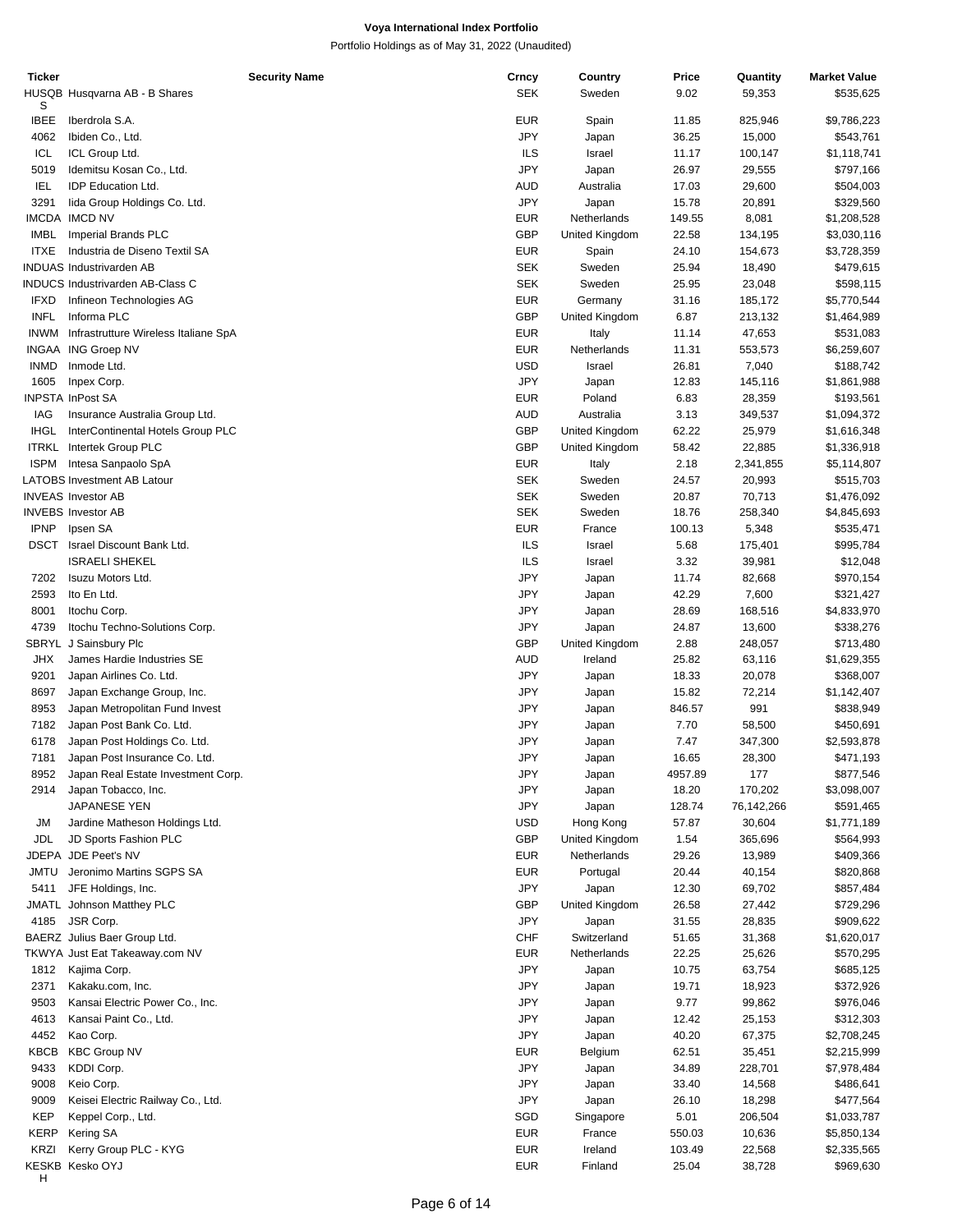| Ticker      | <b>Security Name</b>                        | Crncy      | Country        | Price  | Quantity   | <b>Market Value</b> |
|-------------|---------------------------------------------|------------|----------------|--------|------------|---------------------|
| 6861        | Keyence Corp.                               | JPY        | Japan          | 397.58 | 27,588     | \$10,968,343        |
| 2801        | Kikkoman Corp.                              | JPY        | Japan          | 52.96  | 20,634     | \$1,092,820         |
|             |                                             |            |                |        |            |                     |
| <b>KGFL</b> | Kingfisher PLC                              | <b>GBP</b> | United Kingdom | 3.32   | 295,969    | \$982,915           |
| <b>KRXI</b> | Kingspan Group Plc                          | <b>EUR</b> | Ireland        | 82.33  | 21,852     | \$1,798,982         |
|             | <b>KINVBS Kinnevik AB</b>                   | <b>SEK</b> | Sweden         | 19.98  | 34,336     | \$686,112           |
| 9041        | Kintetsu Group Holdings Co., Ltd.           | JPY        | Japan          | 29.22  | 24,297     | \$709,911           |
| KGXD        | <b>KION Group AG</b>                        | <b>EUR</b> | Germany        | 49.27  | 10,232     | \$504,129           |
| 2503        | Kirin Holdings Co., Ltd.                    | JPY        | Japan          | 15.47  | 116,656    | \$1,804,492         |
| <b>LIP</b>  | <b>Klepierre SA</b>                         | <b>EUR</b> | France         | 22.83  | 28,819     | \$657,862           |
|             |                                             |            |                |        |            |                     |
| <b>KBXD</b> | Knorr-Bremse AG                             | <b>EUR</b> | Germany        | 68.36  | 10,286     | \$703,105           |
| 4967        | Kobayashi Pharmaceutical Co., Ltd.          | JPY        | Japan          | 66.99  | 7,600      | \$509,131           |
| 3038        | Kobe Bussan Co. Ltd.                        | JPY        | Japan          | 24.25  | 19,400     | \$470,383           |
| 3635        | Koei Tecmo Holdings Co. Ltd.                | JPY        | Japan          | 35.43  | 8,320      | \$294,767           |
| 7276        | Koito Manufacturing Co., Ltd.               | JPY        | Japan          | 36.49  | 14,800     | \$540,019           |
| 6301        | Komatsu Ltd.                                | JPY        | Japan          | 24.86  | 124,183    | \$3,087,518         |
|             |                                             |            |                |        |            |                     |
| 9766        | Konami Holdings Corp.                       | JPY        | Japan          | 67.67  | 13,266     | \$897,702           |
|             | KNEBV Kone Oyj                              | <b>EUR</b> | Finland        | 51.07  | 48,194     | \$2,461,115         |
| H           |                                             |            |                |        |            |                     |
| ADA         | Koninklijke Ahold Delhaize NV               | <b>EUR</b> | Netherlands    | 27.58  | 148,278    | \$4,088,811         |
| DSMA        | Koninklijke DSM NV                          | <b>EUR</b> | Netherlands    | 168.40 | 24,784     | \$4,173,653         |
| <b>KPNA</b> | Koninklijke KPN NV                          | <b>EUR</b> | Netherlands    | 3.64   | 476,751    | \$1,735,360         |
|             | PHIAA Koninklijke Philips NV                | <b>EUR</b> | Netherlands    | 25.78  | 130,082    | \$3,353,076         |
| KRNT        | Kornit Digital Ltd.                         | <b>USD</b> | Israel         | 41.97  | 6,599      | \$276,960           |
|             |                                             |            |                |        |            |                     |
| 4922        | Kose Corp.                                  | JPY        | Japan          | 90.60  | 4,700      | \$425,807           |
| 6326        | Kubota Corp.                                | JPY        | Japan          | 18.46  | 145,622    | \$2,687,599         |
|             | KNINZ Kuehne & Nagel International AG       | CHF        | Switzerland    | 264.45 | 7,705      | \$2,037,571         |
| 6370        | Kurita Water Industries, Ltd.               | JPY        | Japan          | 38.50  | 14,048     | \$540,839           |
| 6971        | Kyocera Corp.                               | JPY        | Japan          | 56.21  | 45,494     | \$2,557,110         |
| 4151        | Kyowa Kirin Co., Ltd.                       | JPY        | Japan          | 21.54  | 38,314     | \$825,446           |
| <b>ORP</b>  | L'Oreal S.A.                                | <b>EUR</b> | France         | 353.21 | 35,584     | \$12,568,665        |
|             |                                             |            |                |        |            |                     |
| <b>FDJP</b> | La Francaise des Jeux SAEM                  | <b>EUR</b> | France         | 36.48  | 13,541     | \$493,984           |
|             | LANDL Land Securities Group PLC             | <b>GBP</b> | United Kingdom | 9.66   | 99,880     | \$964,558           |
| <b>LXSD</b> | <b>LANXESS AG</b>                           | <b>EUR</b> | Germany        | 46.71  | 11,631     | \$543,270           |
| 6920        | Lasertec Corp.                              | JPY        | Japan          | 144.74 | 10,700     | \$1,548,715         |
| 2651        | Lawson, Inc.                                | JPY        | Japan          | 35.46  | 7,064      | \$250,500           |
| LEGD        | <b>LEG Immobilien SE</b>                    | <b>EUR</b> | Germany        | 103.08 | 10,328     | \$1,064,641         |
|             |                                             |            |                |        |            |                     |
|             | LGENL Legal & General Group PLC             | <b>GBP</b> | United Kingdom | 3.27   | 846,531    | \$2,771,408         |
| <b>LRP</b>  | Legrand S.A.                                | <b>EUR</b> | France         | 86.66  | 37,922     | \$3,286,466         |
| <b>LLC</b>  | Lendlease Corp., Ltd. - Stapled Security    | <b>AUD</b> | Australia      | 7.71   | 97,669     | \$752,956           |
|             | LIFCBS Lifco AB                             | <b>SEK</b> | Sweden         | 20.61  | 33,054     | \$681,311           |
| 823         | Link REIT                                   | <b>HKD</b> | Hong Kong      | 9.04   | 296,432    | \$2,680,442         |
|             | 4912 Lion Corp.                             | JPY        | Japan          | 11.16  | 31,800     | \$355,019           |
|             |                                             |            |                |        |            |                     |
| 5938        | Lixil Corp.                                 | JPY        | Japan          | 19.03  | 37,792     | \$719,012           |
|             | LLOYL Lloyds Banking Group Plc              | <b>GBP</b> | United Kingdom | 0.57   | 10,068,091 | \$5,722,912         |
|             | LOGNZ Logitech International SA             | <b>CHF</b> | Switzerland    | 61.17  | 24,545     | \$1,501,418         |
|             | LSEGL London Stock Exchange Group PLC       | <b>GBP</b> | United Kingdom | 93.31  | 46,658     | \$4,353,789         |
|             | LONNZ Lonza Group AG                        | <b>CHF</b> | Switzerland    | 602.91 | 10,559     | \$6,366,082         |
| <b>TLC</b>  | Lottery Corp. Ltd./The                      | <b>AUD</b> | Australia      | 3.40   | 315,601    | \$1,073,565         |
|             |                                             |            |                |        |            |                     |
| S           | LUNDB Lundbergforetagen AB                  | SEK        | Sweden         | 49.26  | 10,776     | \$530,823           |
|             | LUPES Lundin Energy AB                      | <b>SEK</b> | Sweden         | 47.99  |            | \$1,361,845         |
|             |                                             |            |                |        | 28,380     |                     |
| <b>MCP</b>  | LVMH Moet Hennessy Louis Vuitton SE         | <b>EUR</b> | France         | 645.63 | 39,364     | \$25,414,403        |
|             | MNGL M&G PLC                                | <b>GBP</b> | United Kingdom | 2.72   | 368,651    | \$1,003,828         |
| 2413        | M3, Inc.                                    | JPY        | Japan          | 28.76  | 62,600     | \$1,800,437         |
| MQG         | Macquarie Group Ltd.                        | AUD        | Australia      | 132.86 | 48,054     | \$6,384,355         |
| 6586        | Makita Corp.                                | JPY        | Japan          | 27.26  | 31,808     | \$867,241           |
|             |                                             |            |                |        |            |                     |
| MCT         | Mapletree Commercial Trust                  | SGD        | Singapore      | 1.30   | 306,200    | \$397,140           |
| MLT         | Mapletree Logistics Trust                   | SGD        | Singapore      | 1.19   | 442,594    | \$528,513           |
| 8002        | Marubeni Corp.                              | JPY        | Japan          | 10.48  | 221,856    | \$2,325,788         |
| 7261        | Mazda Motor Corp.                           | JPY        | Japan          | 8.50   | 80,666     | \$685,366           |
| 2702        | McDonald's Holdings Co. Japan Ltd.          | JPY        | Japan          | 38.92  | 11,300     | \$439,779           |
| <b>MPL</b>  |                                             | <b>AUD</b> |                |        |            |                     |
|             | Medibank Pvt Ltd.                           |            | Australia      | 2.31   | 390,501    | \$900,278           |
| <b>MBM</b>  | Mediobanca Banca di Credito Finanziario SpA | <b>EUR</b> | Italy          | 10.26  | 88,068     | \$903,491           |
| 7459        | Medipal Holdings Corp.                      | JPY        | Japan          | 13.96  | 25,600     | \$357,265           |
| 2269        | MEIJI Holdings Co., Ltd.                    | JPY        | Japan          | 49.27  | 17,288     | \$851,804           |
| <b>MLCO</b> | Melco Resorts & Entertainment Ltd.          | <b>USD</b> | Hong Kong      | 5.64   | 30,449     | \$171,732           |
|             | MROL Melrose Industries PLC                 | <b>GBP</b> | United Kingdom | 1.71   | 619,984    | \$1,057,976         |
|             |                                             | JPY        |                |        |            |                     |
| 4385        | Mercari, Inc.                               |            | Japan          | 17.38  | 14,700     | \$255,503           |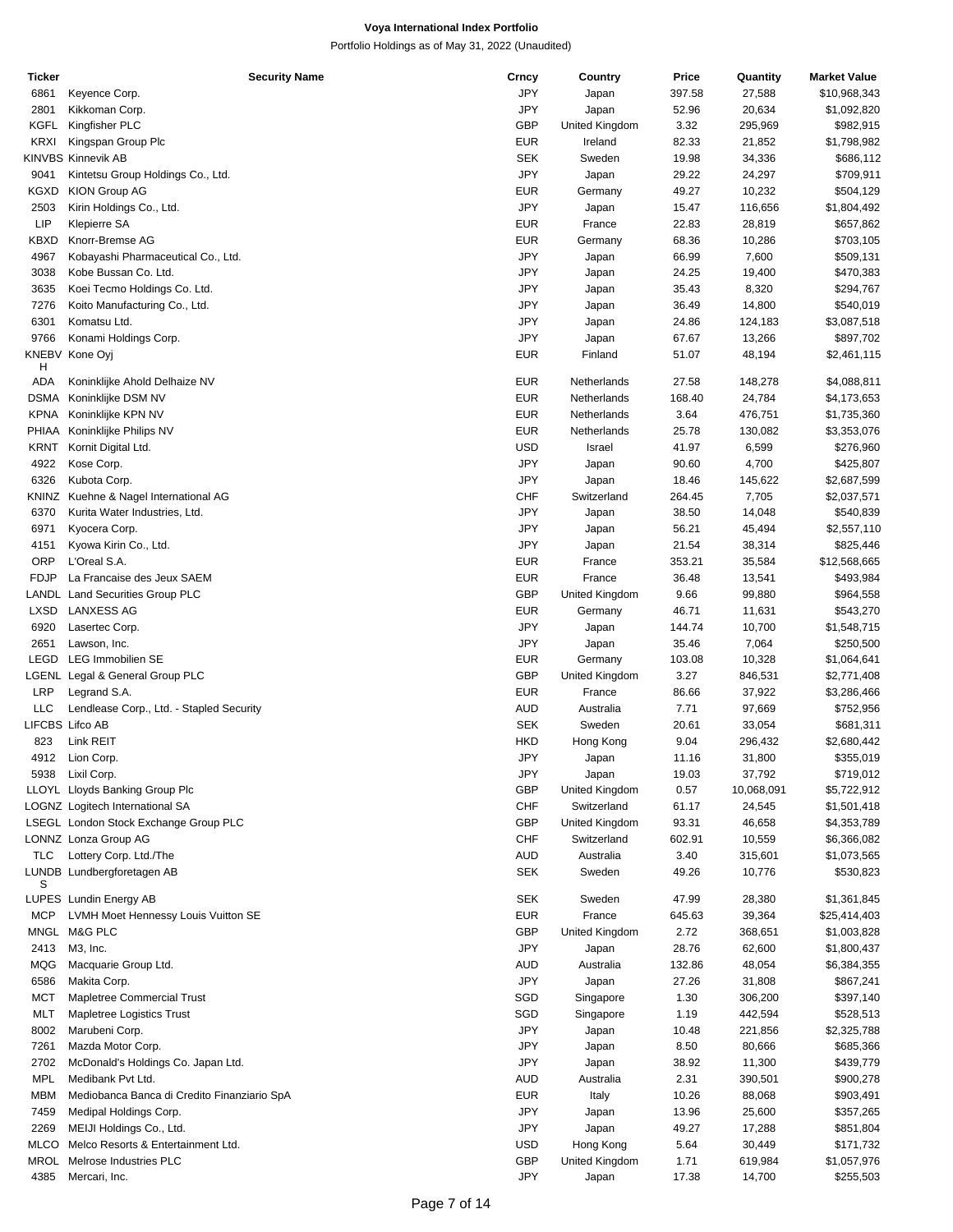| Ticker      | <b>Security Name</b>                                | Crncy      | Country                  | Price   | Quantity  | <b>Market Value</b> |
|-------------|-----------------------------------------------------|------------|--------------------------|---------|-----------|---------------------|
| <b>DAID</b> | Mercedes-Benz Group AG                              | <b>EUR</b> | Germany                  | 71.26   | 121,357   | \$8,647,822         |
| <b>MRKD</b> | Merck KGaA                                          | <b>EUR</b> | Germany                  | 188.55  | 18,326    | \$3,455,342         |
|             |                                                     |            |                          |         |           |                     |
| <b>MCY</b>  | Mercury NZ Ltd.                                     | <b>NZD</b> | New Zealand              | 3.58    | 96,601    | \$345,712           |
| MEL         | Meridian Energy Ltd.                                | <b>NZD</b> | New Zealand              | 3.06    | 182,567   | \$558,224           |
| 6479        | Minebea Mitsumi, Inc.                               | <b>JPY</b> | Japan                    | 18.55   | 51,500    | \$955,439           |
| <b>MIN</b>  | Mineral Resources Ltd.                              | AUD        | Australia                | 45.53   | 24,100    | \$1,097,261         |
|             |                                                     |            |                          |         |           |                     |
|             | MINI MSCI EAFE JUN12                                | USD        | <b>Developed Markets</b> | 2037.00 | 465       | \$47,360,250        |
| <b>MGR</b>  | Mirvac Group                                        | AUD        | Australia                | 1.62    | 559,047   | \$905,507           |
| 9962        | MISUMI Group, Inc.                                  | <b>JPY</b> | Japan                    | 22.49   | 40,300    | \$906,234           |
| 4188        | Mitsubishi Chemical Holdings Corp.                  | JPY        | Japan                    | 5.96    | 181,548   | \$1,081,631         |
|             |                                                     |            |                          |         |           |                     |
| 8058        | Mitsubishi Corp.                                    | JPY        | Japan                    | 34.51   | 179,093   | \$6,180,847         |
| 6503        | Mitsubishi Electric Corp.                           | JPY        | Japan                    | 10.96   | 258,761   | \$2,835,269         |
| 8802        | Mitsubishi Estate Co., Ltd.                         | <b>JPY</b> | Japan                    | 14.87   | 167,727   | \$2,493,895         |
| 4182        | Mitsubishi Gas Chemical Co., Inc.                   | JPY        | Japan                    | 16.19   | 22,439    | \$363,277           |
|             |                                                     |            |                          |         |           |                     |
| 8593        | Mitsubishi HC Capital, Inc.                         | JPY        | Japan                    | 4.77    | 93,576    | \$446,823           |
| 7011        | Mitsubishi Heavy Industries Ltd.                    | JPY        | Japan                    | 38.16   | 45,419    | \$1,733,022         |
| 8306        | Mitsubishi UFJ Financial Group, Inc.                | JPY        | Japan                    | 5.69    | 1,695,006 | \$9,642,896         |
| 8031        | Mitsui & Co., Ltd.                                  | JPY        | Japan                    | 25.12   | 221,201   | \$5,556,256         |
|             |                                                     |            |                          |         |           |                     |
| 4183        | Mitsui Chemicals, Inc.                              | JPY        | Japan                    | 24.48   | 26,114    | \$639,282           |
| 8801        | Mitsui Fudosan Co., Ltd.                            | JPY        | Japan                    | 21.87   | 130,019   | \$2,843,042         |
| 9104        | Mitsui OSK Lines Ltd.                               | JPY        | Japan                    | 26.57   | 48,700    | \$1,294,128         |
| 6005        | Miura Co., Ltd.                                     | JPY        | Japan                    | 22.47   | 12,400    | \$278,575           |
|             |                                                     |            |                          |         |           |                     |
| <b>MZTF</b> | Mizrahi Tefahot Bank Ltd.                           | <b>ILS</b> | Israel                   | 32.90   | 20,002    | \$658,025           |
| 8411        | Mizuho Financial Group, Inc.                        | JPY        | Japan                    | 11.89   | 342,006   | \$4,067,538         |
|             | <b>MONCM Moncler SpA</b>                            | <b>EUR</b> | Italy                    | 48.12   | 29,105    | \$1,400,453         |
|             | MNDIL Mondi PLC                                     | <b>GBP</b> | United Kingdom           | 19.44   | 68,849    | \$1,338,415         |
|             |                                                     |            |                          |         |           |                     |
| 3064        | MonotaRO Co. Ltd.                                   | <b>JPY</b> | Japan                    | 14.60   | 35,500    | \$518,303           |
|             | <b>MOWIO Mowi ASA</b>                               | <b>NOK</b> | Norway                   | 26.10   | 62,325    | \$1,626,791         |
| 8725        | MS&AD Insurance Group Holdings, Inc.                | <b>JPY</b> | Japan                    | 31.82   | 63,154    | \$2,009,331         |
| 66          | MTR Corp.                                           | <b>HKD</b> | Hong Kong                | 5.39    | 219,644   | \$1,184,761         |
|             |                                                     |            |                          |         |           |                     |
| <b>MTXD</b> | <b>MTU Aero Engines AG</b>                          | <b>EUR</b> | Germany                  | 198.01  | 7,575     | \$1,499,903         |
|             | MUV2D Muenchener Rueckversicherungs-Gesellschaft AG | <b>EUR</b> | Germany                  | 245.36  | 19,865    | \$4,874,161         |
| 6981        | Murata Manufacturing Co., Ltd.                      | <b>JPY</b> | Japan                    | 64.26   | 81,444    | \$5,233,629         |
| <b>NAB</b>  | National Australia Bank Ltd.                        | AUD        | Australia                | 22.42   | 463,995   | \$10,402,288        |
|             |                                                     |            |                          |         |           |                     |
| <b>NGL</b>  | <b>National Grid PLC</b>                            | <b>GBP</b> | United Kingdom           | 14.75   | 512,881   | \$7,566,304         |
|             | NTGYE Naturgy Energy Group SA                       | <b>EUR</b> | Spain                    | 30.22   | 27,497    | \$830,934           |
|             | NWGL Natwest Group PLC                              | <b>GBP</b> | United Kingdom           | 2.88    | 801,880   | \$2,309,220         |
| 6701        | NEC Corp.                                           | <b>JPY</b> | Japan                    | 40.17   | 34,820    | \$1,398,647         |
|             |                                                     |            |                          |         |           |                     |
|             | NEMD Nemetschek SE                                  | <b>EUR</b> | Germany                  | 71.60   | 8,189     | \$586,313           |
|             | <b>NESTE Neste Oyi</b>                              | EUR        | Finland                  | 45.93   | 59,988    | \$2,755,423         |
| H           |                                                     |            |                          |         |           |                     |
|             | <b>NESNZ Nestle SA</b>                              | <b>CHF</b> | Switzerland              | 122.32  | 399,150   | \$48,822,922        |
| 17          | New World Development Co. Ltd.                      | HKD        | Hong Kong                | 3.81    | 214,273   | \$815,437           |
|             | NEW ZEALAND DOLLAR                                  | <b>NZD</b> | New Zealand              | 1.53    | 247       | \$161               |
|             |                                                     |            |                          |         |           |                     |
| <b>NCM</b>  | Newcrest Mining Ltd.                                | AUD        | Australia                | 17.53   | 126,234   | \$2,213,487         |
|             | NEXIM Nexi SpA                                      | EUR        | Italy                    | 10.20   | 74,311    | \$757,806           |
| 3659        | Nexon Co. Ltd.                                      | JPY        | Japan                    | 24.65   | 70,100    | \$1,727,829         |
| NXTL        | Next PLC                                            | <b>GBP</b> | United Kingdom           | 81.75   | 18,851    | \$1,541,088         |
|             |                                                     |            |                          |         |           |                     |
| 5333        | NGK Insulators Ltd.                                 | <b>JPY</b> | Japan                    | 14.80   | 35,969    | \$532,341           |
|             | NIBEBS Nibe Industrier AB                           | <b>SEK</b> | Sweden                   | 8.73    | 202,248   | \$1,765,570         |
| <b>NICE</b> | Nice Ltd.                                           | <b>ILS</b> | Israel                   | 199.04  | 8,950     | \$1,781,443         |
| 6594        | Nidec Corp.                                         | <b>JPY</b> |                          |         |           | \$4,238,096         |
|             |                                                     |            | Japan                    | 66.86   | 63,384    |                     |
| 2127        | Nihon M&A Center Holdings, Inc.                     | JPY        | Japan                    | 11.47   | 42,900    | \$492,261           |
| 7974        | Nintendo Co., Ltd.                                  | JPY        | Japan                    | 446.49  | 15,694    | \$7,007,192         |
| 8951        | Nippon Building Fund, Inc.                          | <b>JPY</b> | Japan                    | 5431.88 | 211       | \$1,146,127         |
| 9147        | NIPPON EXPRESS HOLDINGS INC                         | JPY        | Japan                    | 58.09   | 10,922    | \$634,414           |
|             |                                                     |            |                          |         |           |                     |
| 4612        | Nippon Paint Holdings Co., Ltd.                     | JPY        | Japan                    | 7.39    | 117,685   | \$869,801           |
| 3283        | Nippon Prologis REIT, Inc.                          | JPY        | Japan                    | 2668.63 | 293       | \$781,908           |
| 4091        | Nippon Sanso Holdings Corp.                         | JPY        | Japan                    | 18.74   | 21,125    | \$395,985           |
| 4516        | Nippon Shinyaku Co., Ltd.                           | JPY        |                          | 61.73   | 7,000     | \$432,088           |
|             |                                                     |            | Japan                    |         |           |                     |
| 5401        | Nippon Steel Corp.                                  | JPY        | Japan                    | 17.43   | 121,280   | \$2,113,503         |
| 9432        | Nippon Telegraph & Telephone Corp.                  | JPY        | Japan                    | 30.55   | 169,496   | \$5,178,511         |
| 9101        | Nippon Yusen KK                                     | JPY        | Japan                    | 82.67   | 22,903    | \$1,893,294         |
| 4021        | Nissan Chemical Corp.                               | JPY        | Japan                    | 56.22   | 17,200    | \$966,905           |
|             |                                                     |            |                          |         |           |                     |
| 7201        | Nissan Motor Co., Ltd.                              | JPY        | Japan                    | 3.89    | 329,192   | \$1,279,592         |
| 2002        | Nisshin Seifun Group, Inc.                          | JPY        | Japan                    | 11.70   | 28,067    | \$328,492           |
| 2897        | Nissin Food Products Co., Ltd.                      | JPY        | Japan                    | 65.40   | 9,017     | \$589,737           |
| 9843        |                                                     | JPY        |                          |         |           | \$1,149,172         |
|             | Nitori Co., Ltd.                                    |            | Japan                    | 100.75  | 11,406    |                     |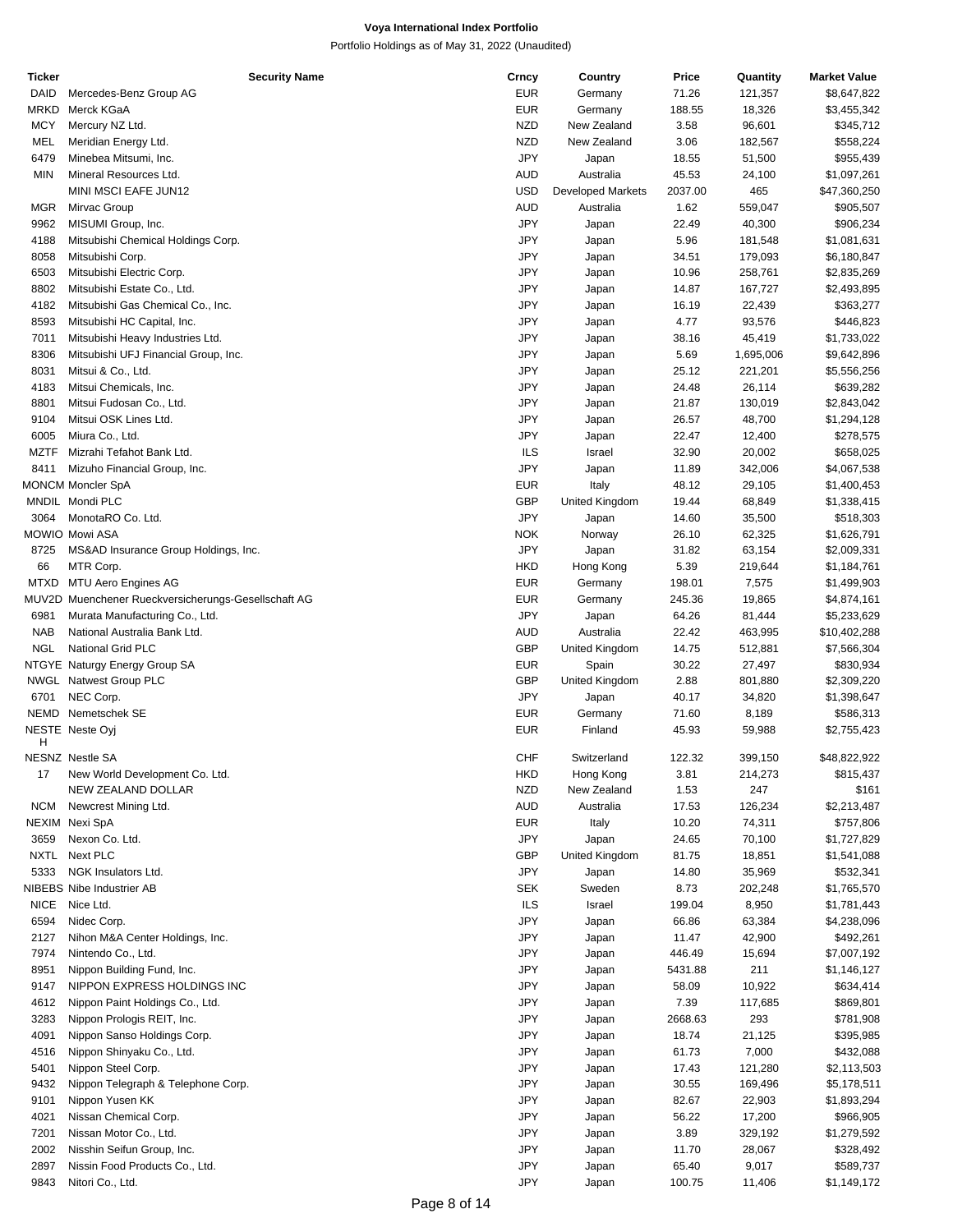| Ticker      | <b>Security Name</b>                     | Crncy      | Country                     | Price   | Quantity | <b>Market Value</b> |
|-------------|------------------------------------------|------------|-----------------------------|---------|----------|---------------------|
| 6988        | Nitto Denko Corp.                        | <b>JPY</b> | Japan                       | 72.44   | 20,142   | \$1,459,054         |
| <b>NMCL</b> | NMC Health PLC                           | <b>GBP</b> | <b>United Arab Emirates</b> | 0.00    | 19,351   | \$0                 |
| <b>NNA</b>  | NN Group NV                              | <b>EUR</b> | Netherlands                 | 49.56   | 38,312   | \$1,898,803         |
|             | NOKIAH Nokia OYJ - Finland               | <b>EUR</b> | Finland                     | 5.03    | 764,509  | \$3,842,358         |
| 8604        | Nomura Holdings, Inc.                    | <b>JPY</b> | Japan                       | 3.93    | 435,526  | \$1,711,397         |
| 3231        | Nomura Real Estate Holdings, Inc.        | JPY        | Japan                       | 25.01   | 16,845   | \$421,278           |
| 3462        | Nomura Real Estate Master Fund, Inc.     | JPY        | Japan                       | 1304.54 | 602      | \$785,335           |
|             |                                          | JPY        |                             | 27.35   |          |                     |
| 4307        | Nomura Research Institute Ltd.           |            | Japan                       |         | 47,668   | \$1,303,788         |
| <b>NDAS</b> | Nordea Bank Abp                          | <b>SEK</b> | Finland                     | 10.18   | 454,575  | \$4,627,070         |
|             | NHYO Norsk Hydro ASA                     | <b>NOK</b> | Norway                      | 8.02    | 190,692  | \$1,530,161         |
| <b>NST</b>  | Northern Star Resources Ltd.             | <b>AUD</b> | Australia                   | 6.35    | 156,878  | \$996,480           |
|             | NORWEGIAN KRONE                          | <b>NOK</b> | Norway                      | 9.37    | 701,344  | \$74,829            |
|             | NOVNZ Novartis AG                        | CHF        | Switzerland                 | 90.84   | 310,668  | \$28,221,023        |
|             | NOVOB Novo Nordisk A/S                   | <b>DKK</b> | Denmark                     | 111.05  | 238,772  | \$26,515,765        |
| С           |                                          |            |                             |         |          |                     |
|             | NZYMB Novozymes A/S                      | <b>DKK</b> | Denmark                     | 63.49   | 29,129   | \$1,849,532         |
| С           |                                          |            |                             |         |          |                     |
| 9613        | NTT Data Corp.                           | JPY        | Japan                       | 15.65   | 89,520   | \$1,400,685         |
| 1802        | Obayashi Corp.                           | JPY        | Japan                       | 7.08    | 92,115   | \$652,190           |
| 4684        | Obic Co., Ltd.                           | JPY        | Japan                       | 147.33  | 9,900    | \$1,458,585         |
|             | OCDOL Ocado Group PLC                    | GBP        | United Kingdom              | 11.74   | 69,252   | \$813,156           |
| 9007        | Odakyu Electric Railway Co., Ltd.        | JPY        | Japan                       | 13.19   | 41,827   | \$551,879           |
| 3861        | Oji Holdings Corp.                       | JPY        | Japan                       | 4.40    | 115,026  | \$506,362           |
| 7733        | Olympus Corp.                            | JPY        | Japan                       | 20.90   | 156,628  | \$3,273,405         |
| 6645        | Omron Corp.                              | JPY        | Japan                       | 57.39   | 26,323   | \$1,510,785         |
| <b>OMVV</b> | OMV AG                                   | <b>EUR</b> | Austria                     | 58.42   | 20,882   | \$1,219,946         |
| 4528        | Ono Pharmaceutical Co., Ltd.             | JPY        | Japan                       | 26.48   | 52,490   | \$1,389,768         |
| 3288        | Open House Group Co. Ltd.                | JPY        | Japan                       | 41.63   | 11,600   | \$482,871           |
| 4716        | Oracle Corp. Japan                       | <b>JPY</b> | Japan                       | 60.54   | 5,500    | \$332,971           |
| ORAP        | Orange SA                                | <b>EUR</b> | France                      | 12.52   | 282,885  | \$3,541,288         |
|             |                                          |            |                             |         |          |                     |
| <b>ORI</b>  | Orica Ltd.                               | <b>AUD</b> | Australia                   | 11.59   | 57,783   | \$669,449           |
| 4661        | Oriental Land Co., Ltd.                  | <b>JPY</b> | Japan                       | 148.61  | 28,380   | \$4,217,504         |
| <b>ORG</b>  | Origin Energy Ltd.                       | <b>AUD</b> | Australia                   | 4.90    | 249,729  | \$1,223,501         |
|             | ORNBV Orion Oyj                          | <b>EUR</b> | Finland                     | 41.03   | 15,061   | \$618,023           |
| H           |                                          |            |                             |         |          |                     |
| 8591        | ORIX Corp.                               | JPY        | Japan                       | 19.01   | 173,163  | \$3,292,076         |
| 8954        | Orix JREIT, Inc.                         | <b>JPY</b> | Japan                       | 1445.94 | 372      | \$537,890           |
|             | ORKO Orkla ASA                           | <b>NOK</b> | Norway                      | 7.87    | 106,498  | \$838,158           |
|             | ORPP Orpea SA                            | <b>EUR</b> | France                      | 27.82   | 7,331    | \$203,940           |
|             | ORSTE Orsted AS                          | DKK        | Denmark                     | 112.71  | 26,823   | \$3,023,205         |
| С           |                                          |            |                             |         |          |                     |
| 9532        | Osaka Gas Co., Ltd.                      | JPY        | Japan                       | 18.74   | 53,165   | \$996,558           |
| 4768        | Otsuka Corp.                             | JPY        | Japan                       | 31.63   | 16,122   | \$509,868           |
| 4578        | Otsuka Holdings Co. Ltd.                 | JPY        | Japan                       | 33.32   | 55,346   | \$1,843,996         |
|             | OCBC Oversea-Chinese Banking Corp., Ltd. | SGD        | Singapore                   | 8.63    | 480,122  | \$4,142,006         |
| 7532        | Pan Pacific International Holdings Corp. | <b>JPY</b> | Japan                       | 15.34   | 58,468   | \$897,048           |
| 6752        | Panasonic Holdings Corp.                 | <b>JPY</b> | Japan                       | 9.18    | 313,131  | \$2,873,156         |
|             | PNDOR Pandora A/S                        | DKK        | Denmark                     | 80.79   | 14,179   | \$1,145,462         |
| С           |                                          |            |                             |         |          |                     |
|             | <b>PGHNZ Partners Group</b>              | <b>CHF</b> | Switzerland                 | 1075.98 | 3,218    | \$3,462,501         |
|             | PSONL Pearson PLC                        | GBP        | United Kingdom              | 9.52    | 107,306  | \$1,021,274         |
| <b>RIP</b>  | Pernod Ricard SA                         | <b>EUR</b> | France                      | 196.39  | 29,706   | \$5,833,882         |
|             | PSNL Persimmon PLC                       | GBP        | United Kingdom              | 27.43   | 45,246   | \$1,241,148         |
| 2181        | Persol Holdings Co. Ltd.                 | <b>JPY</b> | Japan                       | 19.38   | 25,200   | \$488,356           |
|             | PHNXL Phoenix Group Holdings PLC         | GBP        | United Kingdom              | 8.04    | 99,206   | \$797,497           |
| 4927        | Pola Orbis Holdings, Inc.                | <b>JPY</b> | Japan                       | 12.21   | 13,000   | \$158,768           |
|             | PAH3D Porsche AG                         | <b>EUR</b> | Germany                     | 81.91   | 21,712   | \$1,778,358         |
|             |                                          |            |                             |         |          |                     |
|             | PSTM Poste Italiane SpA                  | <b>EUR</b> | Italy                       | 10.83   | 74,079   | \$802,459           |
|             | POUND STERLING                           | GBP        | United Kingdom              | 0.79    | 86,594   | \$109,117           |
| 6           | Power Assets Holdings Ltd.               | <b>HKD</b> | Hong Kong                   | 6.53    | 196,845  | \$1,285,240         |
|             | PRXA Prosus NV                           | <b>EUR</b> | Netherlands                 | 51.70   | 132,314  | \$6,840,552         |
|             | PROXB Proximus SADP                      | <b>EUR</b> | Belgium                     | 17.25   | 21,197   | \$365,565           |
| PRUL        | <b>Prudential PLC</b>                    | <b>GBP</b> | United Kingdom              | 13.04   | 389,425  | \$5,078,034         |
|             | PRYM Prysmian SpA                        | <b>EUR</b> | Italy                       | 32.30   | 36,120   | \$1,166,637         |
| <b>PUBP</b> | <b>Publicis Groupe</b>                   | <b>EUR</b> | France                      | 54.78   | 32,328   | \$1,770,813         |
|             | PUMD Puma SE                             | <b>EUR</b> | Germany                     | 74.62   | 14,970   | \$1,117,117         |
| QAN         | Qantas Airways Ltd.                      | <b>AUD</b> | Australia                   | 3.94    | 131,041  | \$516,924           |
| QBE         | QBE Insurance Group Ltd.                 | <b>AUD</b> | Australia                   | 8.61    | 209,361  | \$1,802,763         |
| QIAD        | QIAGEN NV                                | <b>EUR</b> | Netherlands                 | 46.02   | 32,730   | \$1,506,131         |
|             |                                          |            |                             |         |          |                     |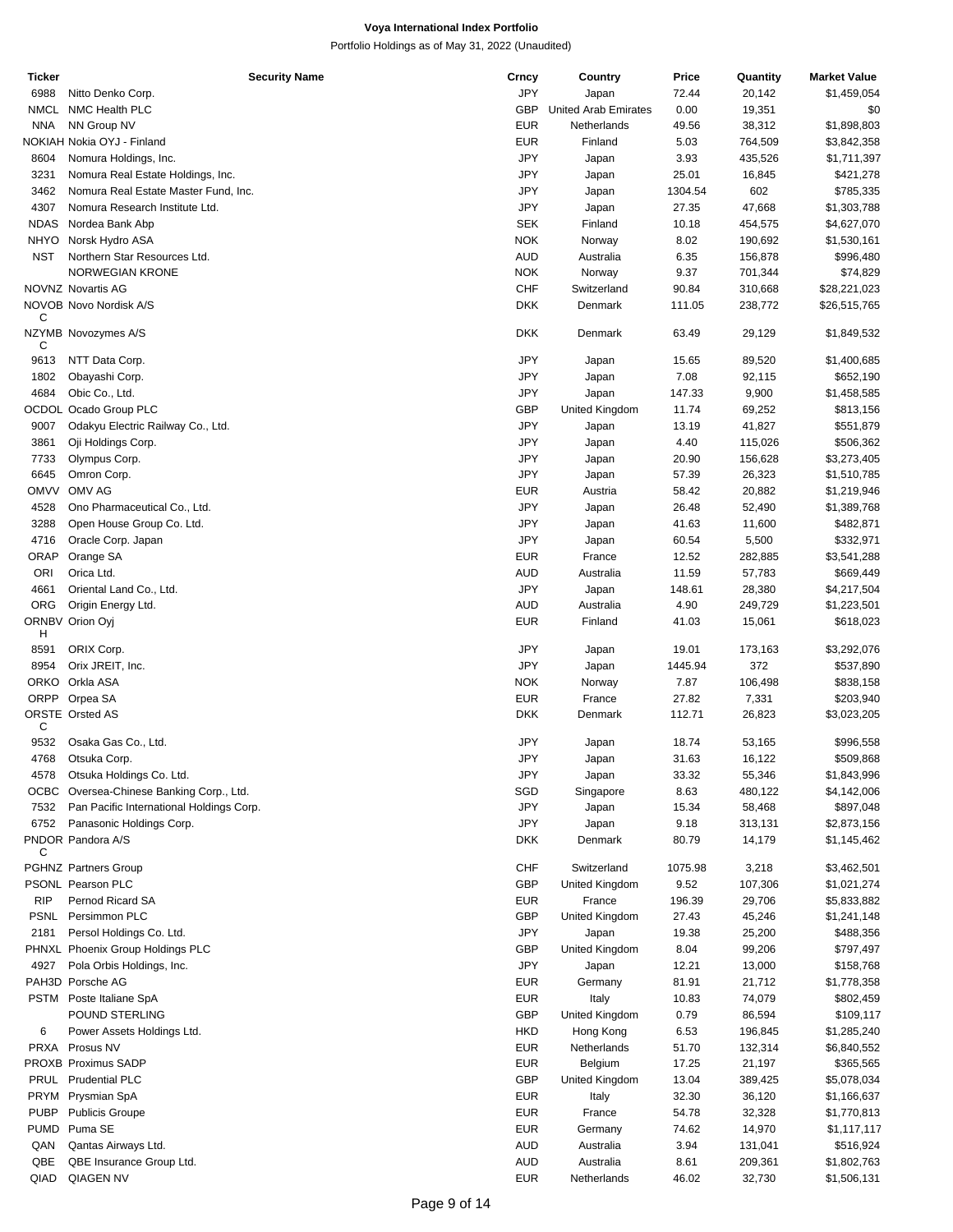| Ticker      | <b>Security Name</b>                           | Crncy      | Country        | Price   | Quantity  | <b>Market Value</b> |
|-------------|------------------------------------------------|------------|----------------|---------|-----------|---------------------|
| <b>RBIV</b> | Raiffeisen International Bank Holding AG       | <b>EUR</b> | Austria        | 13.30   | 20,627    | \$274,338           |
| 4755        | Rakuten Group, Inc.                            | <b>JPY</b> | Japan          | 5.59    | 123,270   | \$689,129           |
| <b>RHC</b>  | Ramsay Health Care Ltd.                        | <b>AUD</b> | Australia      | 56.05   | 25,963    | \$1,455,317         |
|             | RANDA Randstad NV                              | <b>EUR</b> |                |         |           |                     |
|             |                                                |            | Netherlands    | 56.26   | 16,955    | \$953,956           |
| RAAD        | <b>Rational AG</b>                             | <b>EUR</b> | Germany        | 651.05  | 725       | \$472,014           |
| <b>REA</b>  | REA Group Ltd.                                 | <b>AUD</b> | Australia      | 80.35   | 7,493     | \$602,079           |
| <b>RKTL</b> | <b>Reckitt Benckiser Group PLC</b>             | <b>GBP</b> | United Kingdom | 77.19   | 101,285   | \$7,818,325         |
| RECM        | Recordati Industria Chimica e Farmaceutica SpA | <b>EUR</b> | Italy          | 44.81   | 14,826    | \$664,385           |
| 6098        | Recruit Holdings Co. Ltd.                      | <b>JPY</b> | Japan          | 36.19   | 192,400   | \$6,963,761         |
| REEE        | Red Electrica Corp. SA                         | <b>EUR</b> | Spain          | 20.72   | 61,378    | \$1,271,711         |
| <b>REH</b>  | Reece Ltd.                                     | <b>AUD</b> | Australia      | 11.41   |           | \$470,256           |
|             |                                                |            |                |         | 41,219    |                     |
| RELL        | Relx PLC (GBP Exchange)                        | <b>GBP</b> | United Kingdom | 28.67   | 274,318   | \$7,865,931         |
| <b>RCOP</b> | Remy Cointreau SA                              | <b>EUR</b> | France         | 184.17  | 3,224     | \$593,765           |
| <b>RNOP</b> | Renault S.A.                                   | <b>EUR</b> | France         | 27.58   | 27,256    | \$751,783           |
| 6723        | Renesas Electronics Corp.                      | JPY        | Japan          | 11.68   | 178,700   | \$2,087,189         |
| <b>RTOL</b> | <b>Rentokil Initial Plc</b>                    | <b>GBP</b> | United Kingdom | 6.37    | 263,642   | \$1,680,158         |
| <b>REPE</b> | Repsol SA                                      | <b>EUR</b> | Spain          | 16.05   | 205,747   | \$3,301,487         |
| 8308        | Resona Holdings, Inc.                          | JPY        | Japan          | 3.76    | 292,113   | \$1,098,202         |
|             |                                                |            |                |         |           |                     |
| 7752        | Ricoh Co., Ltd.                                | JPY        | Japan          | 8.40    | 95,032    | \$798,571           |
| 5947        | Rinnai Corp.                                   | JPY        | Japan          | 68.65   | 4,966     | \$340,901           |
| <b>RIO</b>  | Rio Tinto Ltd.                                 | <b>AUD</b> | Australia      | 81.82   | 52,636    | \$4,306,526         |
| <b>RIOL</b> | Rio Tinto PLC                                  | <b>GBP</b> | United Kingdom | 72.56   | 159,265   | \$11,555,986        |
|             | ROGZ Roche Holding AG                          | <b>CHF</b> | Switzerland    | 340.79  | 99,619    | \$33,949,272        |
| ROZ         | Roche Holding AG                               | <b>CHF</b> | Switzerland    | 390.87  | 4,537     | \$1,773,389         |
|             | ROCKB ROCKWOOL A/S                             | <b>DKK</b> | Denmark        | 277.81  | 1,167     | \$324,203           |
| С           |                                                |            |                |         |           |                     |
| 6963        | Rohm Co., Ltd.                                 | JPY        | Japan          | 81.74   | 12,450    | \$1,017,609         |
|             |                                                | <b>GBP</b> | United Kingdom |         |           |                     |
| RRL         | Rolls-Royce Holdings PLC                       |            |                | 1.09    | 1,186,475 | \$1,295,846         |
|             | RWED RWE AG                                    | <b>EUR</b> | Germany        | 44.13   | 91,090    | \$4,019,386         |
| <b>RYM</b>  | Ryman Healthcare Ltd.                          | <b>NZD</b> | New Zealand    | 6.51    | 60,262    | \$392,005           |
| 7453        | Ryohin Keikaku Co., Ltd.                       | <b>JPY</b> | Japan          | 10.63   | 35,800    | \$380,519           |
| <b>SAFP</b> | Safran S.A.                                    | <b>EUR</b> | France         | 103.61  | 48,464    | \$5,021,405         |
|             | SAGAB Sagax AB                                 | <b>SEK</b> | Sweden         | 27.28   | 22,836    | \$622,978           |
| S           |                                                |            |                |         |           |                     |
|             | SGEL Sage Group PLC/The                        | <b>GBP</b> | United Kingdom | 8.27    | 145,056   | \$1,200,152         |
|             | SAMPO Sampo OYJ                                | EUR        | Finland        | 45.23   | 70,718    | \$3,198,783         |
| H           |                                                |            |                |         |           |                     |
| 1928        | Sands China Ltd.                               | <b>HKD</b> | Macau          | 1.91    | 344,402   | \$658,133           |
|             | SANDS Sandvik AB                               | <b>SEK</b> | Sweden         | 20.56   | 160,078   | \$3,290,524         |
| SANP        | Sanofi                                         | EUR        | France         | 107.01  | 161,244   | \$17,254,373        |
|             |                                                |            |                |         |           |                     |
| 4536        | Santen Pharmaceutical Co., Ltd.                | JPY        | Japan          | 8.06    | 51,145    | \$412,448           |
| <b>STO</b>  | Santos Ltd.                                    | <b>AUD</b> | Australia      | 5.82    | 456,232   | \$2,655,168         |
|             | SAPD SAP SE                                    | EUR        | Germany        | 100.25  | 148,065   | \$14,843,057        |
|             | SRT3D Sartorius AG                             | EUR        | Germany        | 404.32  | 3,716     | \$1,502,439         |
| <b>DIMP</b> | Sartorius Stedim Biotech                       | <b>EUR</b> | France         | 345.43  | 3,921     | \$1,354,429         |
| 8473        | SBI Holdings, Inc.                             | JPY        | Japan          | 20.29   | 34,770    | \$705,351           |
| <b>SCG</b>  | <b>Scentre Group</b>                           | <b>AUD</b> | Australia      | 2.06    | 735,965   | \$1,513,258         |
|             |                                                |            |                |         |           |                     |
|             | SCHAO Schibsted ASA                            | <b>NOK</b> | Norway         | 21.17   | 10,368    | \$219,447           |
|             | SCHBO Schibsted ASA - Class B                  | <b>NOK</b> | Norway         | 18.50   | 13,804    | \$255,335           |
|             | SCHPZ Schindler Holding AG - Part Cert         | <b>CHF</b> | Switzerland    | 205.74  | 5,773     | \$1,187,717         |
|             | SCHNZ Schindler Holding AG - Reg               | <b>CHF</b> | Switzerland    | 200.67  | 2,853     | \$572,524           |
| SUP         | Schneider Electric SE                          | <b>EUR</b> | France         | 138.89  | 76,651    | \$10,646,183        |
|             | SDRL Schroders PLC                             | <b>GBP</b> | United Kingdom | 37.29   | 17,627    | \$657,398           |
| G24D        | Scout24 SE                                     | <b>EUR</b> | Germany        | 62.03   | 11,854    | \$735,273           |
|             |                                                |            |                |         |           |                     |
| 9719        | SCSK Corp.                                     | JPY        | Japan          | 16.67   | 22,200    | \$370,107           |
| SE          | Sea Ltd.                                       | <b>USD</b> | Singapore      | 82.66   | 45,372    | \$3,750,450         |
| <b>SKP</b>  | SEB SA                                         | <b>EUR</b> | France         | 106.70  | 3,923     | \$418,567           |
| 9735        | Secom Co., Ltd.                                | <b>JPY</b> | Japan          | 65.85   | 29,806    | \$1,962,836         |
|             | <b>SECUB Securitas AB</b>                      | SEK        | Sweden         | 10.68   | 44,399    | \$474,040           |
| S           |                                                |            |                |         |           |                     |
| SEK         | Seek Ltd.                                      | <b>AUD</b> | Australia      | 17.33   | 47,675    | \$826,206           |
|             | SGROL Segro PLC                                | <b>GBP</b> | United Kingdom | 13.97   | 170,499   | \$2,381,356         |
| 6724        | Seiko Epson Corp.                              | JPY        | Japan          | 16.74   | 39,716    | \$664,875           |
|             |                                                |            |                |         |           |                     |
| 4204        | Sekisui Chemical Co., Ltd.                     | JPY        | Japan          | 14.30   | 53,519    | \$765,537           |
| 1928        | Sekisui House Ltd.                             | JPY        | Japan          | 17.77   | 87,385    | \$1,552,637         |
| 3382        | Seven & I Holdings Co., Ltd.                   | JPY        | Japan          | 41.87   | 106,871   | \$4,474,373         |
| SVTL        | Severn Trent PLC                               | <b>GBP</b> | United Kingdom | 36.74   | 35,488    | \$1,303,721         |
| 9143        | SG Holdings Co. Ltd.                           | <b>JPY</b> | Japan          | 18.03   | 45,400    | \$818,709           |
|             | SGSNZ SGS SA                                   | CHF        | Switzerland    | 2486.52 | 850       | \$2,113,540         |
|             |                                                |            |                |         |           |                     |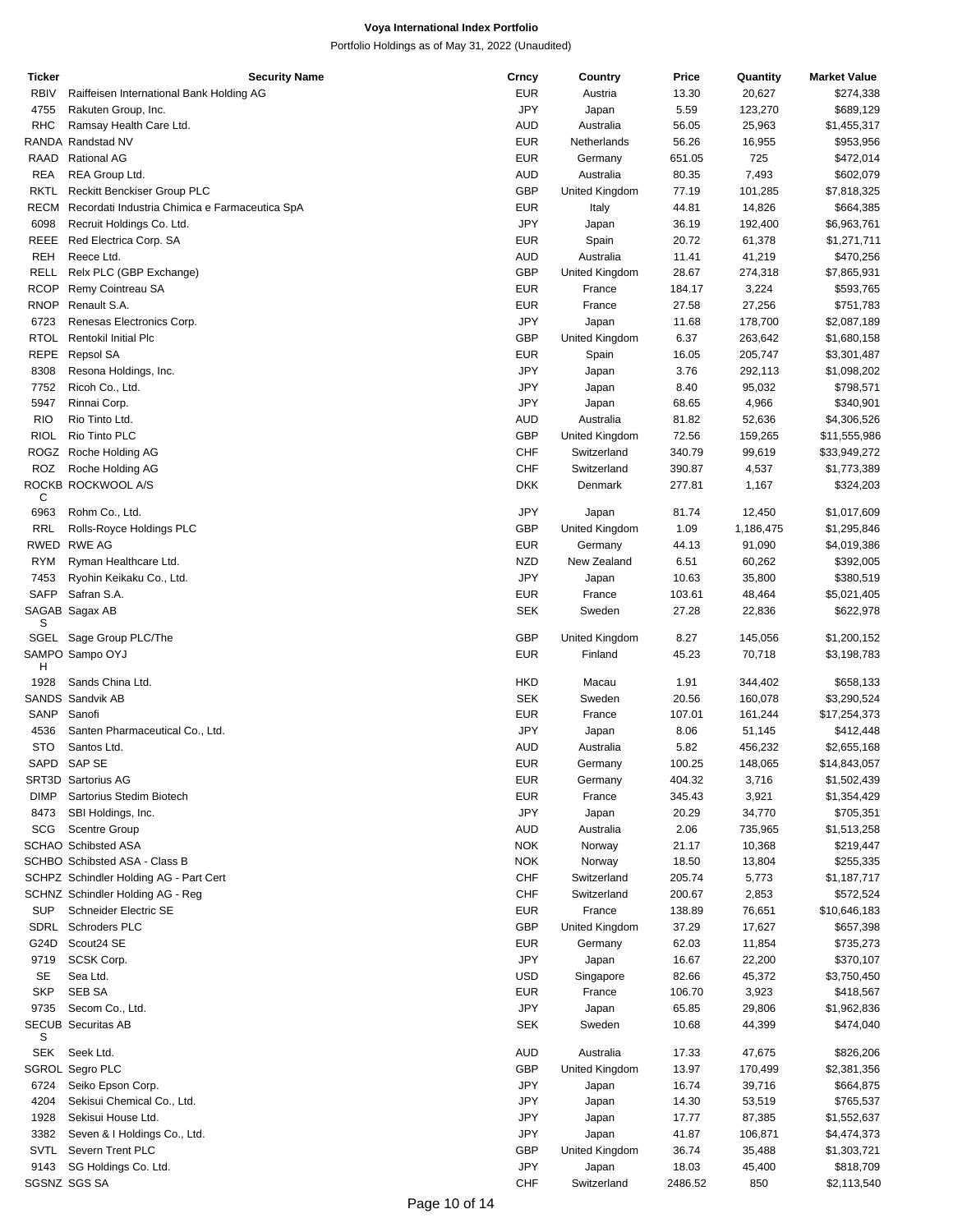| Ticker      | <b>Security Name</b>                     | Crncy      | Country        | Price  | Quantity  | <b>Market Value</b> |
|-------------|------------------------------------------|------------|----------------|--------|-----------|---------------------|
| 6753        | Sharp Corp.                              | JPY        | Japan          | 8.14   | 30,400    | \$247,365           |
|             | SHELL Shell PLC                          | <b>GBP</b> | Netherlands    | 29.58  | 1,091,717 | \$32,288,497        |
|             |                                          | JPY        |                |        |           |                     |
| 7701        | Shimadzu Corp.                           |            | Japan          | 36.48  | 33,572    | \$1,224,607         |
| 7309        | Shimano, Inc.                            | JPY        | Japan          | 175.30 | 10,455    | \$1,832,755         |
| 1803        | Shimizu Corp.                            | JPY        | Japan          | 5.31   | 78,292    | \$416,023           |
| 4063        | Shin-Etsu Chemical Co., Ltd.             | JPY        | Japan          | 141.50 | 50,189    | \$7,101,495         |
| 4507        | Shionogi & Co., Ltd.                     | JPY        | Japan          | 53.27  | 37,532    | \$1,999,498         |
| 4911        | Shiseido Co., Ltd.                       | JPY        | Japan          | 41.95  | 56,762    | \$2,380,925         |
| 8355        | Shizuoka Bank Ltd.                       | JPY        | Japan          | 5.88   | 63,281    | \$372,011           |
|             |                                          |            |                |        |           |                     |
| <b>SIED</b> | Siemens AG                               | <b>EUR</b> | Germany        | 132.00 | 108,472   | \$14,318,614        |
| <b>ENRD</b> | Siemens Energy AG                        | <b>EUR</b> | Germany        | 19.34  | 56,669    | \$1,095,737         |
|             | SGREE Siemens Gamesa Renewable Energy SA | <b>EUR</b> | Spain          | 19.39  | 33,804    | \$655,393           |
| SHLD        | Siemens Healthineers AG                  | <b>EUR</b> | Germany        | 60.09  | 39,986    | \$2,402,937         |
|             | SIKAZ Sika AG                            | <b>CHF</b> | Switzerland    | 277.59 | 20,119    | \$5,584,811         |
|             | SINCHS Sinch AB                          | <b>SEK</b> | Sweden         | 4.84   | 74,185    | \$359,169           |
| SIA         |                                          | SGD        |                | 4.03   | 190,000   | \$765,892           |
|             | Singapore Airlines Ltd.                  |            | Singapore      |        |           |                     |
|             | SINGAPORE DOLLAR                         | SGD        | Singapore      | 1.37   | 126,397   | \$92,257            |
| SGX         | Singapore Exchange Ltd.                  | SGD        | Singapore      | 6.93   | 113,951   | \$790,006           |
| <b>STE</b>  | Singapore Technologies Engineering Ltd.  | SGD        | Singapore      | 3.00   | 221,406   | \$663,514           |
| <b>ST</b>   | Singapore Telecommunications Ltd.        | SGD        | Singapore      | 1.88   | 1,170,850 | \$2,206,740         |
| 83          | Sino Land Co.                            | <b>HKD</b> | Hong Kong      | 1.42   | 472,626   | \$669,096           |
| 1308        | SITC International Holdings Co. Ltd.     | <b>HKD</b> | Hong Kong      | 3.78   | 190,000   | \$717,539           |
|             |                                          |            |                |        |           |                     |
|             | SEBAS Skandinaviska Enskilda Banken AB   | <b>SEK</b> | Sweden         | 11.06  | 230,772   | \$2,552,342         |
|             | SKABS Skanska AB                         | <b>SEK</b> | Sweden         | 17.27  | 48,238    | \$833,167           |
|             | SKFBS SKF AB - B Shares                  | <b>SEK</b> | Sweden         | 17.71  | 54,217    | \$960,352           |
| 6273        | SMC Corp.                                | JPY        | Japan          | 517.03 | 8,136     | \$4,206,520         |
| SNL         | Smith & Nephew PLC                       | <b>GBP</b> | United Kingdom | 16.31  | 124,678   | \$2,033,940         |
|             | SMINL Smiths Group PLC                   | <b>GBP</b> | United Kingdom | 19.60  | 56,108    | \$1,099,743         |
| SK3I        | Smurfit Kappa PLC                        | <b>EUR</b> | Ireland        | 40.42  |           |                     |
|             |                                          |            |                |        | 34,893    | \$1,410,547         |
|             | SRGM Snam SpA                            | <b>EUR</b> | Italy          | 5.82   | 285,930   | \$1,663,284         |
| <b>GLEP</b> | Societe Generale                         | <b>EUR</b> | France         | 26.95  | 114,953   | \$3,097,696         |
| <b>SWP</b>  | Sodexo SA                                | <b>EUR</b> | France         | 74.71  | 12,545    | \$937,273           |
| <b>SOFB</b> | Sofina SA                                | <b>EUR</b> | Belgium        | 235.39 | 2,185     | \$514,338           |
| 9434        | SoftBank Corp.                           | JPY        | Japan          | 11.52  | 407,300   | \$4,692,368         |
| 9984        | SoftBank Group Corp.                     | JPY        | Japan          | 41.42  | 170,992   | \$7,082,333         |
|             |                                          |            |                |        |           |                     |
| 2331        | Sohgo Security Services Co., Ltd.        | JPY        | Japan          | 27.60  | 10,000    | \$275,975           |
|             | SOLBB Solvay S.A.                        | <b>EUR</b> | Belgium        | 97.70  | 10,509    | \$1,026,683         |
| 8630        | Sompo Holdings, Inc.                     | JPY        | Japan          | 45.56  | 44,413    | \$2,023,629         |
| <b>SHL</b>  | Sonic Healthcare Ltd.                    | <b>AUD</b> | Australia      | 26.25  | 64,614    | \$1,695,925         |
|             | SOONZ Sonova Holding AG - Reg            | CHF        | Switzerland    | 354.33 | 7,614     | \$2,697,831         |
| 6758        | Sony Group Corp.                         | JPY        | Japan          | 93.79  | 178,770   | \$16,766,738        |
|             | SOUTH AFRICAN RAND                       | ZAR        | South Africa   | 15.64  | 339       | \$22                |
|             |                                          |            |                |        |           |                     |
| S32         | South32 Ltd. - AUD                       | <b>AUD</b> | Australia      | 3.52   | 661,280   | \$2,326,502         |
| <b>SPK</b>  | Spark New Zealand Ltd.                   | <b>NZD</b> | New Zealand    | 3.16   | 265,073   | \$838,407           |
| SPXL        | Spirax-Sarco Engineering PLC             | <b>GBP</b> | United Kingdom | 133.27 | 10,460    | \$1,393,984         |
| 9684        | Square Enix Holdings Co., Ltd.           | JPY        | Japan          | 49.45  | 12,200    | \$603,299           |
| SSEL        | <b>SSE PLC</b>                           | <b>GBP</b> | United Kingdom | 22.33  | 151,109   | \$3,374,735         |
| <b>STJL</b> | St. James's Place PLC                    | GBP        | United Kingdom | 16.31  | 76,603    | \$1,249,319         |
|             | STANL Standard Chartered PLC             | <b>GBP</b> |                |        |           |                     |
|             |                                          |            | United Kingdom | 7.95   | 371,111   | \$2,949,927         |
| 6923        | Stanley Electric Co., Ltd.               | JPY        | Japan          | 18.13  | 18,088    | \$327,928           |
|             | STLAP Stellantis NV                      | <b>EUR</b> | Netherlands    | 15.01  | 116,501   | \$1,748,147         |
|             | <b>STLAM Stellantis NV</b>               | EUR        | Netherlands    | 15.00  | 172,220   | \$2,583,840         |
| <b>STMP</b> | STMicroelectronics NV-STM1               | <b>EUR</b> | Switzerland    | 40.04  | 96,834    | \$3,877,333         |
| SGP         | Stockland                                | <b>AUD</b> | Australia      | 2.87   | 338,487   | \$970,085           |
|             | STERV Stora Enso OYJ                     | <b>EUR</b> | Finland        | 19.40  |           | \$1,600,130         |
| н           |                                          |            |                |        | 82,490    |                     |
|             | STMNZ Straumann Holding AG               | CHF        | Switzerland    | 127.58 | 14,670    | \$1,871,548         |
|             |                                          |            |                |        |           |                     |
| 7270        | Subaru Corp.                             | JPY        | Japan          | 17.36  | 87,235    | \$1,514,298         |
| 3436        | Sumco Corp.                              | JPY        | Japan          | 16.11  | 47,200    | \$760,564           |
| 4005        | Sumitomo Chemical Co., Ltd.              | JPY        | Japan          | 4.13   | 211,271   | \$873,303           |
| 8053        | Sumitomo Corp.                           | JPY        | Japan          | 14.31  | 159,655   | \$2,284,359         |
| 5802        | Sumitomo Electric Industries Ltd.        | JPY        | Japan          | 11.08  | 106,933   | \$1,184,382         |
| 5713        | Sumitomo Metal Mining Co., Ltd.          | JPY        | Japan          | 41.81  | 35,080    | \$1,466,786         |
|             |                                          |            |                |        |           |                     |
| 8316        | Sumitomo Mitsui Financial Group, Inc.    | JPY        | Japan          | 30.67  | 185,151   | \$5,678,493         |
| 8309        | Sumitomo Mitsui Trust Holdings, Inc.     | JPY        | Japan          | 30.25  | 47,885    | \$1,448,326         |
| 4506        | Sumitomo Pharma Co. Ltd.                 | JPY        | Japan          | 8.56   | 25,409    | \$217,436           |
| 8830        | Sumitomo Realty & Development Co., Ltd.  | JPY        | Japan          | 26.96  | 43,896    | \$1,183,416         |
| 16          | Sun Hung Kai Properties Ltd.             | <b>HKD</b> | Hong Kong      | 12.23  | 184,971   | \$2,261,468         |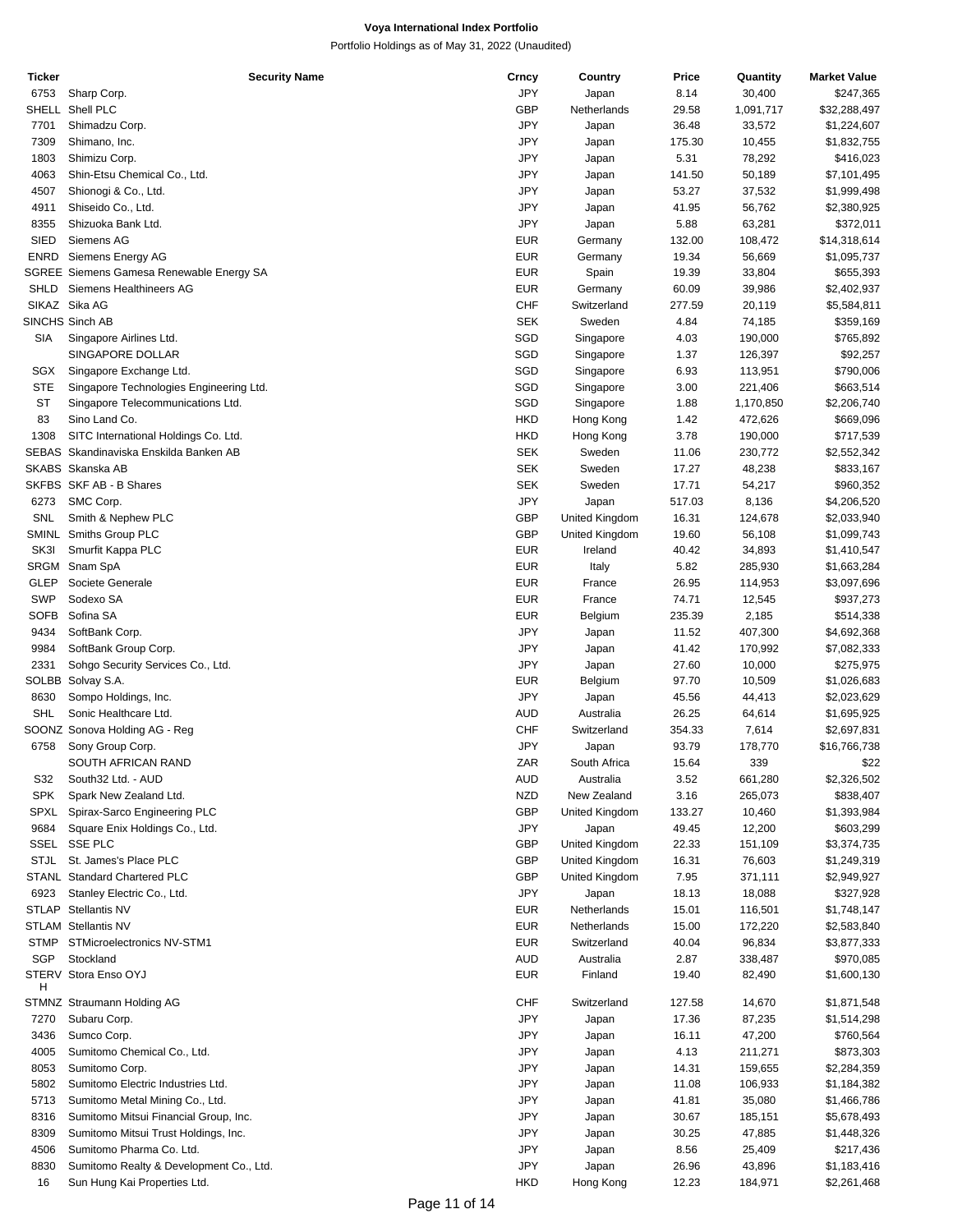| Ticker                        | <b>Security Name</b>                          | Crncy      | Country        | Price  | Quantity  | <b>Market Value</b> |
|-------------------------------|-----------------------------------------------|------------|----------------|--------|-----------|---------------------|
| <b>SUN</b>                    | Suncorp Group Ltd.                            | AUD        | Australia      | 8.14   | 179,030   | \$1,458,000         |
| 2587                          | Suntory Beverage & Food Ltd.                  | <b>JPY</b> | Japan          | 37.50  | 19,734    | \$740,031           |
| 7269                          | Suzuki Motor Corp.                            | <b>JPY</b> | Japan          | 29.61  | 52,244    | \$1,547,184         |
|                               | SCABS Svenska Cellulosa AB SCA                | <b>SEK</b> | Sweden         | 18.15  | 85,908    | \$1,559,319         |
|                               | SHBAS Svenska Handelsbanken AB                | <b>SEK</b> | Sweden         | 9.85   | 206,818   | \$2,038,178         |
|                               | UHRZ Swatch Group AG - BR                     | <b>CHF</b> | Switzerland    | 257.48 | 4,103     | \$1,056,447         |
|                               |                                               |            |                |        |           |                     |
|                               | UHRNZ Swatch Group AG - Reg                   | <b>CHF</b> | Switzerland    | 48.72  | 7,332     | \$357,219           |
|                               | SWEDA Swedbank AB                             | <b>SEK</b> | Sweden         | 15.10  | 128,409   | \$1,938,692         |
| S                             |                                               |            |                |        |           |                     |
|                               | <b>SWEDISH KRONA</b>                          | <b>SEK</b> | Sweden         | 9.77   | 175,972   | \$18,019            |
|                               | <b>SWMAS Swedish Match AB</b>                 | <b>SEK</b> | Sweden         | 10.34  | 224,035   | \$2,315,537         |
| 19                            | Swire Pacific Ltd. - Class A                  | <b>HKD</b> | Hong Kong      | 6.07   | 69,620    | \$422,403           |
| 1972                          | Swire Properties Ltd.                         | <b>HKD</b> | Hong Kong      | 2.44   | 165,825   | \$405,439           |
|                               | <b>SWISS FRANC</b>                            | <b>CHF</b> | Switzerland    | 0.96   | 32,572    | \$33,957            |
|                               | SLHNZ Swiss Life Holding AG                   | CHF        | Switzerland    | 567.04 | 4,471     | \$2,535,219         |
|                               | SPSNZ Swiss Prime Site AG                     | <b>CHF</b> | Switzerland    | 100.70 | 10,772    | \$1,084,706         |
|                               | SRENZ Swiss Re Ltd.                           | <b>CHF</b> | Switzerland    | 82.46  | 42,768    | \$3,526,817         |
|                               | <b>SCMNZ Swisscom AG</b>                      | <b>CHF</b> | Switzerland    | 591.37 | 3,673     | \$2,172,118         |
|                               |                                               |            |                |        |           |                     |
| SY <sub>1</sub> D             | Symrise AG                                    | EUR        | Germany        | 110.50 | 18,828    | \$2,080,523         |
| 6869                          | Sysmex Corp.                                  | JPY        | Japan          | 66.94  | 23,738    | \$1,589,071         |
| 8795                          | T&D Holdings, Inc.                            | <b>JPY</b> | Japan          | 11.55  | 75,211    | \$868,858           |
| 1801                          | Taisei Corp.                                  | <b>JPY</b> | Japan          | 29.82  | 27,061    | \$806,883           |
| 4581                          | Taisho Pharmaceutical Holdings Co. Ltd.       | JPY        | Japan          | 38.55  | 5,400     | \$208,145           |
| 4502                          | Takeda Pharmaceutical Co., Ltd.               | <b>JPY</b> | Japan          | 28.74  | 224,322   | \$6,446,066         |
| <b>TWL</b>                    | <b>Taylor Wimpey PLC</b>                      | <b>GBP</b> | United Kingdom | 1.64   | 517,071   | \$848,259           |
| 6762                          | TDK Corp.                                     | JPY        | Japan          | 34.34  | 55,136    | \$1,893,585         |
|                               |                                               |            |                |        |           |                     |
| 669                           | Techtronic Industries Co., Ltd.               | HKD        | Hong Kong      | 13.06  | 195,000   | \$2,547,369         |
|                               | TEL2BS Tele2 AB                               | <b>SEK</b> | Sweden         | 12.23  | 71,016    | \$868,507           |
| <b>TITM</b>                   | Telecom Italia S.p.A. - TIT                   | <b>EUR</b> | Italy          | 0.32   | 1,412,858 | \$451,843           |
|                               | <b>ERICBS Telefonaktiebolaget LM Ericsson</b> | <b>SEK</b> | Sweden         | 8.12   | 413,865   | \$3,360,848         |
| O <sub>2</sub> D <sub>D</sub> | Telefonica Deutschland Holding AG             | <b>EUR</b> | Germany        | 3.18   | 147,105   | \$468,186           |
| <b>TEFE</b>                   | Telefonica S.A.                               | <b>EUR</b> | Spain          | 5.44   | 747,171   | \$4,062,531         |
| <b>TELO</b>                   | <b>Telenor ASA</b>                            | <b>NOK</b> | Norway         | 13.81  | 99,217    | \$1,369,999         |
| <b>TEPP</b>                   | Teleperformance                               | <b>EUR</b> | France         | 332.02 | 8,329     | \$2,765,407         |
|                               | TELIAS Telia Co. AB                           | <b>SEK</b> | Sweden         | 4.10   | 376,926   | \$1,545,571         |
| <b>TLS</b>                    |                                               |            |                |        |           |                     |
|                               | Telstra Corp., Ltd.                           | <b>AUD</b> | Australia      | 2.78   | 587,573   | \$1,633,334         |
|                               | <b>TEMNZ Temenos AG</b>                       | <b>CHF</b> | Switzerland    | 97.16  | 9,530     | \$925,912           |
|                               | TENM Tenaris S.A.                             | <b>EUR</b> | Luxembourg     | 16.67  | 66,957    | \$1,116,178         |
|                               | TRNM Terna - Rete Elettrica Nazionale         | EUR        | Italy          | 8.48   | 199,503   | \$1,691,107         |
| 4543                          | Terumo Corp.                                  | JPY        | Japan          | 32.28  | 91,528    | \$2,954,804         |
|                               | <b>TSCOL Tesco PLC</b>                        | <b>GBP</b> | United Kingdom | 3.26   | 1,090,060 | \$3,555,146         |
|                               | TEVA Teva Pharmaceutical Industries Ltd.      | <b>USD</b> | Israel         | 9.10   | 156,400   | \$1,423,240         |
| <b>HOP</b>                    | Thales S.A.                                   | EUR        | France         | 122.11 | 15,127    | \$1,847,223         |
| 3626                          | TIS, Inc.                                     | JPY        | Japan          | 26.08  | 30,300    | \$790,129           |
| 9001                          | Tobu Railway Co., Ltd.                        | JPY        | Japan          | 22.42  | 26,785    | \$600,649           |
|                               |                                               |            |                |        |           |                     |
| 9602                          | Toho Co., Ltd.                                | JPY        | Japan          | 39.41  | 15,900    | \$626,670           |
| 8766                          | Tokio Marine Holdings, Inc.                   | JPY        | Japan          | 58.18  | 88,988    | \$5,177,608         |
| 8439                          | Tokyo Century Corp.                           | JPY        | Japan          | 33.57  | 5,200     | \$174,575           |
| 9501                          | Tokyo Electric Power Co., Inc.                | JPY        | Japan          | 3.73   | 216,466   | \$808,299           |
| 8035                          | Tokyo Electron Ltd.                           | JPY        | Japan          | 458.38 | 21,165    | \$9,701,705         |
| 9531                          | Tokyo Gas Co., Ltd.                           | JPY        | Japan          | 19.54  | 53,172    | \$1,038,804         |
| 9005                          | Tokyu Corp.                                   | JPY        | Japan          | 11.35  | 70,894    | \$804,511           |
| 7911                          | Toppan, Inc.                                  | JPY        | Japan          | 18.79  | 37,216    | \$699,439           |
| 3402                          | Toray Industries, Inc.                        | JPY        | Japan          | 5.16   | 196,603   | \$1,014,914         |
|                               |                                               | JPY        |                |        |           |                     |
| 6502                          | Toshiba Corp.                                 |            | Japan          | 44.71  | 55,261    | \$2,470,822         |
| 4042                          | Tosoh Corp.                                   | JPY        | Japan          | 14.53  | 36,900    | \$536,197           |
| FPP                           | <b>TotalEnergies SE</b>                       | <b>EUR</b> | France         | 59.18  | 355,677   | \$21,050,048        |
| 5332                          | Toto Ltd.                                     | JPY        | Japan          | 33.68  | 20,034    | \$674,776           |
| 2875                          | Toyo Suisan Kaisha Ltd.                       | JPY        | Japan          | 37.42  | 12,388    | \$463,510           |
| 6201                          | Toyota Industries Corp.                       | JPY        | Japan          | 64.28  | 20,805    | \$1,337,282         |
| 7203                          | Toyota Motor Corp.                            | JPY        | Japan          | 16.64  | 1,503,690 | \$25,016,393        |
| 8015                          | Toyota Tsusho Corp.                           | JPY        | Japan          | 38.17  | 30,154    | \$1,151,033         |
| TCL                           | Transurban Group - Stapled Security           | AUD        | Australia      | 10.29  | 435,274   | \$4,476,991         |
| <b>TWE</b>                    |                                               |            |                |        |           |                     |
|                               | Treasury Wine Estates Ltd.                    | <b>AUD</b> | Australia      | 8.52   | 102,354   | \$872,459           |
| 4704                          | Trend Micro, Inc.                             | JPY        | Japan          | 58.79  | 18,953    | \$1,114,264         |
|                               | TRYGC Tryg A/S                                | <b>DKK</b> | Denmark        | 23.31  | 51,054    | \$1,189,975         |
| 3391                          | Tsuruha Holdings, Inc.                        | JPY        | Japan          | 54.45  | 5,500     | \$299,467           |
| UBIP                          | <b>UbiSoft Entertainment</b>                  | <b>EUR</b> | France         | 52.57  | 13,310    | \$699,747           |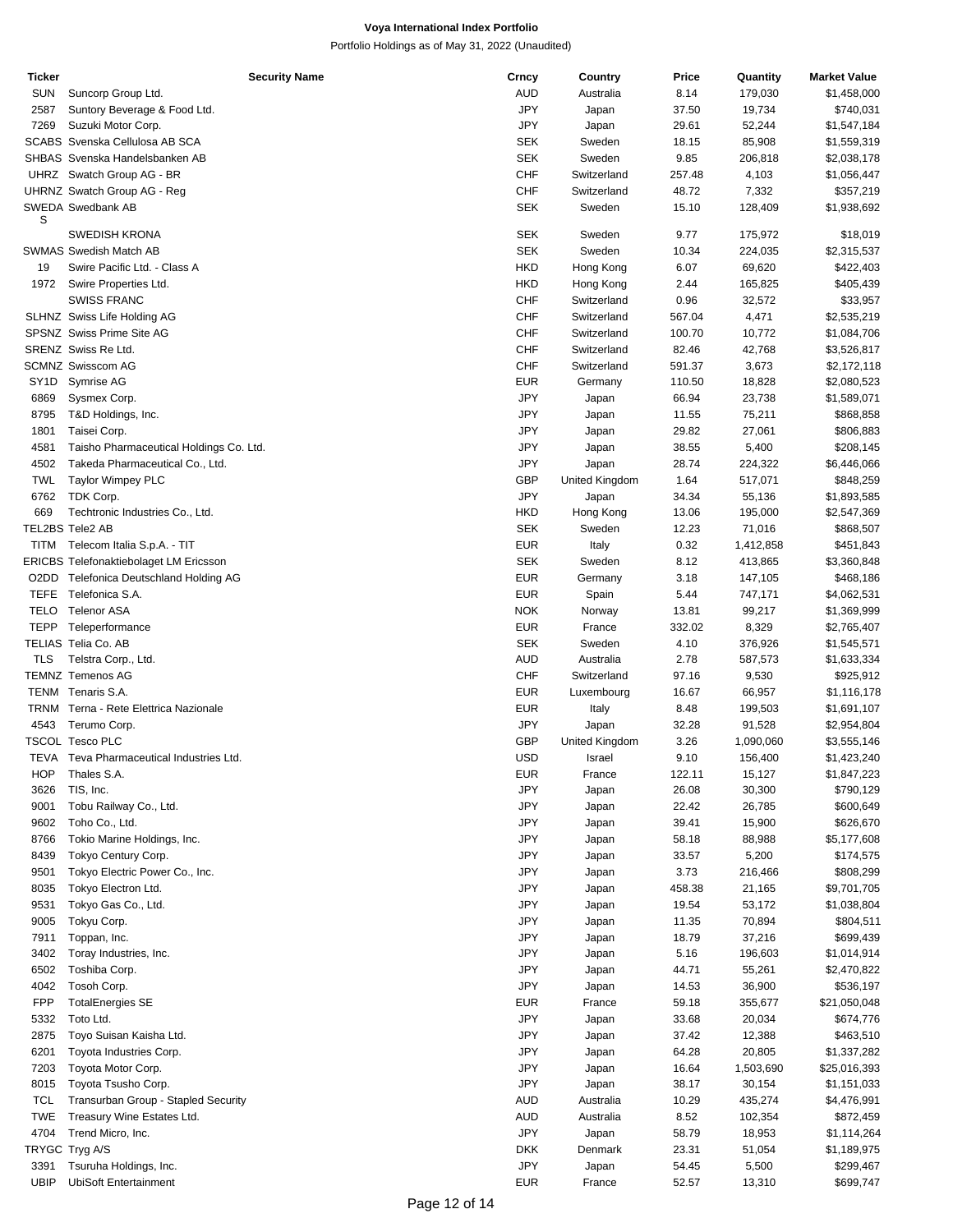| <b>Ticker</b> | <b>Security Name</b>                                    | Crncy      | Country        | Price  | Quantity  | <b>Market Value</b> |
|---------------|---------------------------------------------------------|------------|----------------|--------|-----------|---------------------|
|               | UBSGZ UBS Group AG                                      | <b>CHF</b> | Switzerland    | 18.86  | 498,732   | \$9,405,432         |
|               | UCBB UCB S.A.                                           | <b>EUR</b> | Belgium        | 88.23  | 17,927    | \$1,581,647         |
| <b>UMIB</b>   | Umicore SA                                              | <b>EUR</b> | Belgium        | 44.40  | 27,950    | \$1,240,843         |
|               | URWA Unibail-Rodamco-Westfield                          | <b>EUR</b> | France         | 70.07  | 17,687    | \$1,239,347         |
| 8113          | Unicharm Corp.                                          | <b>JPY</b> | Japan          | 34.31  | 57,178    | \$1,961,838         |
|               | <b>UCGM</b> UniCredit SpA                               | <b>EUR</b> | Italy          | 11.73  | 299,869   |                     |
|               |                                                         |            |                |        |           | \$3,515,993         |
|               | <b>UNAA</b> Unilever PLC                                | <b>EUR</b> | United Kingdom | 48.13  | 217,970   | \$10,491,672        |
|               | ULVRL Unilever PLC                                      | <b>GBP</b> | United Kingdom | 48.31  | 146,181   | \$7,062,201         |
|               | UN01D Uniper SE                                         | <b>EUR</b> | Germany        | 25.88  | 12,749    | \$329,932           |
|               | UTDID United Internet AG                                | <b>EUR</b> | Germany        | 32.86  | 13,754    | \$451,988           |
| <b>UOB</b>    | United Overseas Bank Ltd.                               | SGD        | Singapore      | 21.43  | 167,356   | \$3,586,407         |
| UUL           | United Utilities Group PLC                              | GBP        | United Kingdom | 13.33  | 96,688    | \$1,288,871         |
|               | <b>UMGA</b> Universal Music Group NV                    | <b>EUR</b> | Netherlands    | 22.36  | 102,850   | \$2,299,332         |
| <b>UOL</b>    | UOL Group Ltd.                                          | SGD        | Singapore      | 5.42   | 65,800    | \$356,671           |
|               | UPMH UPM-Kymmene OYJ                                    | <b>EUR</b> | Finland        | 35.52  | 75,681    | \$2,688,057         |
| 4732          | USS Co., Ltd.                                           | <b>JPY</b> | Japan          | 18.19  | 31,126    | \$566,156           |
| <b>FRP</b>    | Valeo                                                   | <b>EUR</b> | France         | 22.22  | 32,676    | \$726,204           |
|               | VACNZ VAT Group AG                                      | <b>CHF</b> | Switzerland    | 297.70 | 3,828     |                     |
|               |                                                         |            |                |        |           | \$1,139,580         |
| <b>VMS</b>    | Venture Corp. Ltd.                                      | SGD        | Singapore      | 13.02  | 39,300    | \$511,762           |
| <b>VIEP</b>   | Veolia Environnement                                    | <b>EUR</b> | France         | 27.99  | 92,943    | \$2,601,124         |
| VERV          | Verbund - Oesterreichische Elektrizitaetswirtschafts AG | <b>EUR</b> | Austria        | 99.48  | 9,655     | \$960,525           |
|               | VWSC Vestas Wind Systems A/S                            | <b>DKK</b> | Denmark        | 25.54  | 143,193   | \$3,657,473         |
| <b>VCX</b>    | <b>Vicinity Centres</b>                                 | <b>AUD</b> | Australia      | 1.35   | 548,663   | \$742,526           |
|               | <b>VIFNEZ Vifor Pharma AG</b>                           | <b>CHF</b> | Switzerland    | 174.47 | 6,912     | \$1,205,925         |
| <b>DGP</b>    | Vinci SA                                                | <b>EUR</b> | France         | 96.50  | 76,360    | \$7,368,742         |
| <b>VIVP</b>   | Vivendi SE                                              | <b>EUR</b> | France         | 11.94  | 110,031   | \$1,313,614         |
|               | VODL Vodafone Group PLC                                 | GBP        | United Kingdom | 1.65   | 3,869,091 | \$6,370,152         |
|               | VOEV Voestalpine AG                                     | <b>EUR</b> | Austria        | 29.36  | 16,456    | \$483,150           |
|               | VOW3D Volkswagen AG                                     | <b>EUR</b> | Germany        | 166.90 | 26,315    | \$4,391,897         |
|               |                                                         |            |                |        |           |                     |
|               | VOWD Volkswagen AG                                      | <b>EUR</b> | Germany        | 226.67 | 4,603     | \$1,043,357         |
|               | VOLVAS Volvo AB                                         | <b>SEK</b> | Sweden         | 18.33  | 28,393    | \$520,371           |
|               | VOLVBS Volvo AB - B Shares                              | <b>SEK</b> | Sweden         | 17.54  | 202,711   | \$3,555,335         |
|               | VNAD Vonovia SE                                         | <b>EUR</b> | Germany        | 38.14  | 104,611   | \$3,990,240         |
| H             | WRT1V Wartsila Oyj                                      | <b>EUR</b> | Finland        | 8.48   | 67,122    | \$569,434           |
| SOL           | Washington H Soul Pattinson & Co. Ltd.                  | AUD        | Australia      | 18.39  | 30,701    | \$564,696           |
| 3141          | Welcia Holdings Co. Ltd.                                | <b>JPY</b> | Japan          | 20.13  | 13,400    | \$269,733           |
| <b>MFP</b>    | Wendel SE                                               | <b>EUR</b> | France         | 102.90 | 3,807     | \$391,751           |
| <b>WES</b>    | Wesfarmers Ltd.                                         | AUD        | Australia      | 33.82  | 160,772   | \$5,437,818         |
| 9021          |                                                         |            |                |        |           |                     |
|               | West Japan Railway Co.                                  | JPY        | Japan          | 36.93  | 31,121    | \$1,149,266         |
| <b>WBC</b>    | Westpac Banking Corp.                                   | AUD        | Australia      | 17.13  | 520,184   | \$8,911,218         |
| 288           | WH Group Ltd.                                           | <b>HKD</b> | Hong Kong      | 0.76   | 1,182,500 | \$904,220           |
| 1997          | Wharf Real Estate Investment Co. Ltd.                   | <b>HKD</b> | Hong Kong      | 4.83   | 236,361   | \$1,140,586         |
| WTBL          | <b>Whitbread PLC</b>                                    | <b>GBP</b> | United Kingdom | 34.31  | 28,642    | \$982,792           |
| <b>WIL</b>    | Wilmar International Ltd.                               | SGD        | Singapore      | 3.04   | 272,376   | \$828,680           |
| <b>WTC</b>    | WiseTech Global Ltd.                                    | <b>AUD</b> | Australia      | 30.11  | 20,739    | \$624,528           |
| <b>WIX</b>    | Wix.com Ltd.                                            | <b>USD</b> | Israel         | 63.01  | 8,076     | \$508,869           |
| WKLA          | Wolters Kluwer NV                                       | <b>EUR</b> | Netherlands    | 98.67  | 37,223    | \$3,672,845         |
| <b>WDS</b>    | Woodside Energy Group Ltd.                              | <b>AUD</b> | Australia      | 21.10  | 215,751   | \$4,551,540         |
| <b>WOW</b>    | Woolworths Group Ltd.                                   | <b>AUD</b> | Australia      | 24.81  | 171,851   | \$4,262,943         |
|               | WLNP Worldline SA/France                                | <b>EUR</b> | France         | 40.92  | 33,803    | \$1,383,162         |
|               | WPPL WPP PLC                                            | <b>GBP</b> |                |        |           |                     |
|               |                                                         |            | United Kingdom | 11.61  | 165,570   | \$1,922,176         |
| XRO           | Xero Ltd.                                               | <b>AUD</b> | New Zealand    | 63.92  | 18,979    | \$1,213,186         |
| 868           | Xinyi Glass Holding Co. Ltd.                            | <b>HKD</b> | Hong Kong      | 2.53   | 257,000   | \$649,605           |
| 2267          | Yakult Honsha Co., Ltd.                                 | JPY        | Japan          | 55.03  | 18,185    | \$1,000,748         |
| 7951          | Yamaha Corp.                                            | JPY        | Japan          | 41.12  | 19,007    | \$781,611           |
| 7272          | Yamaha Motor Co., Ltd.                                  | JPY        | Japan          | 20.24  | 42,204    | \$854,068           |
| 9064          | Yamato Holdings Co., Ltd.                               | JPY        | Japan          | 17.29  | 41,301    | \$714,288           |
| YARO          | Yara International ASA                                  | <b>NOK</b> | Norway         | 51.85  | 23,477    | \$1,217,264         |
| 6506          | Yaskawa Electric Corp.                                  | <b>JPY</b> | Japan          | 34.67  | 34,042    | \$1,180,089         |
| 6841          | Yokogawa Electric Corp.                                 | JPY        | Japan          | 17.90  | 32,373    | \$579,362           |
| 4689          | Z Holdings Corp.                                        | JPY        | Japan          | 3.30   | 379,944   | \$1,252,486         |
| ZALD          | Zalando SE                                              | <b>EUR</b> | Germany        | 40.69  | 31,577    | \$1,284,776         |
|               |                                                         |            |                |        |           |                     |
| 3092          | ZOZO, Inc.                                              | JPY        | Japan          | 21.23  | 17,700    | \$375,698           |
|               | ZURNZ Zurich Insurance Group AG                         | CHF        | Switzerland    | 457.97 | 21,334    | \$9,770,430         |